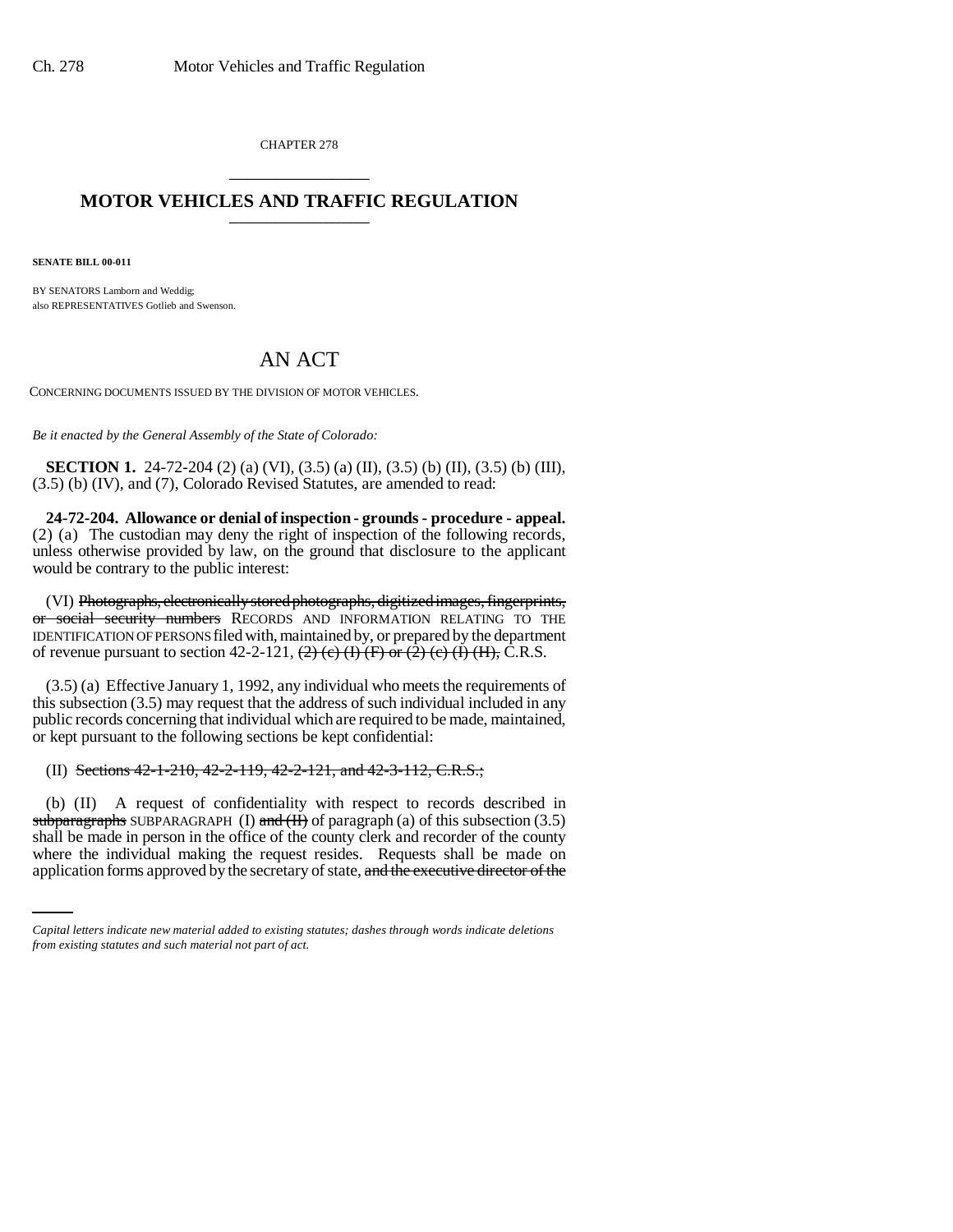department of revenue, after consultation with county clerk and recorders. The application form shall provide space for the applicant to provide his or her name and address, date of birth, driver's license number, if the applicant has a driver's license, identification card number, if the applicant has an identification card issued pursuant to part 3 of article 2 of title 42, C.R.S., registration number or plate number, if the applicant is the owner of record of a vehicle registered pursuant to article 3 of title 42, C.R.S., and any other identifying information determined by the executive director of the department of revenue SECRETARY OF STATE to be necessary to carry out the provisions of this subsection  $(3.5)$ . In addition, an affirmation shall be printed on the form, in the area immediately above a line for the applicant's signature and the date, stating the following: "I swear or affirm, under penalty of perjury, that I have reason to believe that I, or a member of my immediate family who resides in my household, will be exposed to criminal harassment, or otherwise be in danger of bodily harm, if my address is not kept confidential." Immediately below the signature line, there shall be printed a notice, in a type that is larger than the other information contained on the form, that the applicant may be prosecuted for perjury in the second degree under section 18-8-503, C.R.S., if the applicant signs such affirmation and does not believe such affirmation to be true.

(III) The county clerk and recorder of each county shall provide an opportunity for any individual to make the request of confidentiality allowed by this subsection (3.5) in person at the time such individual makes application to the county clerk and recorder to register to vote or to make any change in such individual's registration, at the time such individual applies at the office of the county clerk and recorder for registration or renewal of registration of a vehicle pursuant to article 3 of title 42, E.R.S., and at any other time during normal business hours of the office of the county clerk and recorder. The county clerk and recorder shall forward a copy of each completed application to the department of revenue and to the secretary of state for purposes of the records maintained by them HIM OR HER pursuant to subparagraphs SUBPARAGRAPH (I) and  $(H)$  of paragraph (a) of this subsection (3.5). The county clerk and recorder shall collect a processing fee in the amount of five dollars for each driver's license and vehicle included by the application. If voter registration records are included in the application, the processing fee shall include an additional five dollars, of which amount two dollars and fifty cents shall be transmitted to the secretary of state for the purpose of offsetting the secretary of state's costs of processing applications forwarded to the secretary of state pursuant to this subparagraph (III). All processing fees received by the secretary of state pursuant to this subparagraph (III) shall be transmitted to the state treasurer, who shall credit the same to the department of state cash fund. All processing fees collected by the county clerk and recorder for the inclusion of driver's licenses in applications shall be transmitted to the state treasurer, who shall credit the same to the highway users tax fund.

(V) Notwithstanding the amount specified for any fee in subparagraph (III) or (IV) of this paragraph (b), the secretary of state by rule or as otherwise provided by law may reduce the amount of one or more of the fees credited to the department of state cash fund and the executive director of the department of revenue by rule or as otherwise provided by law may reduce the amount of one or more of the fees credited to the highway users tax fund if necessary pursuant to section 24-75-402 (3), to reduce the uncommitted reserves of the fund to which all or any portion of one or more of the fees is credited. After the uncommitted reserves of the fund are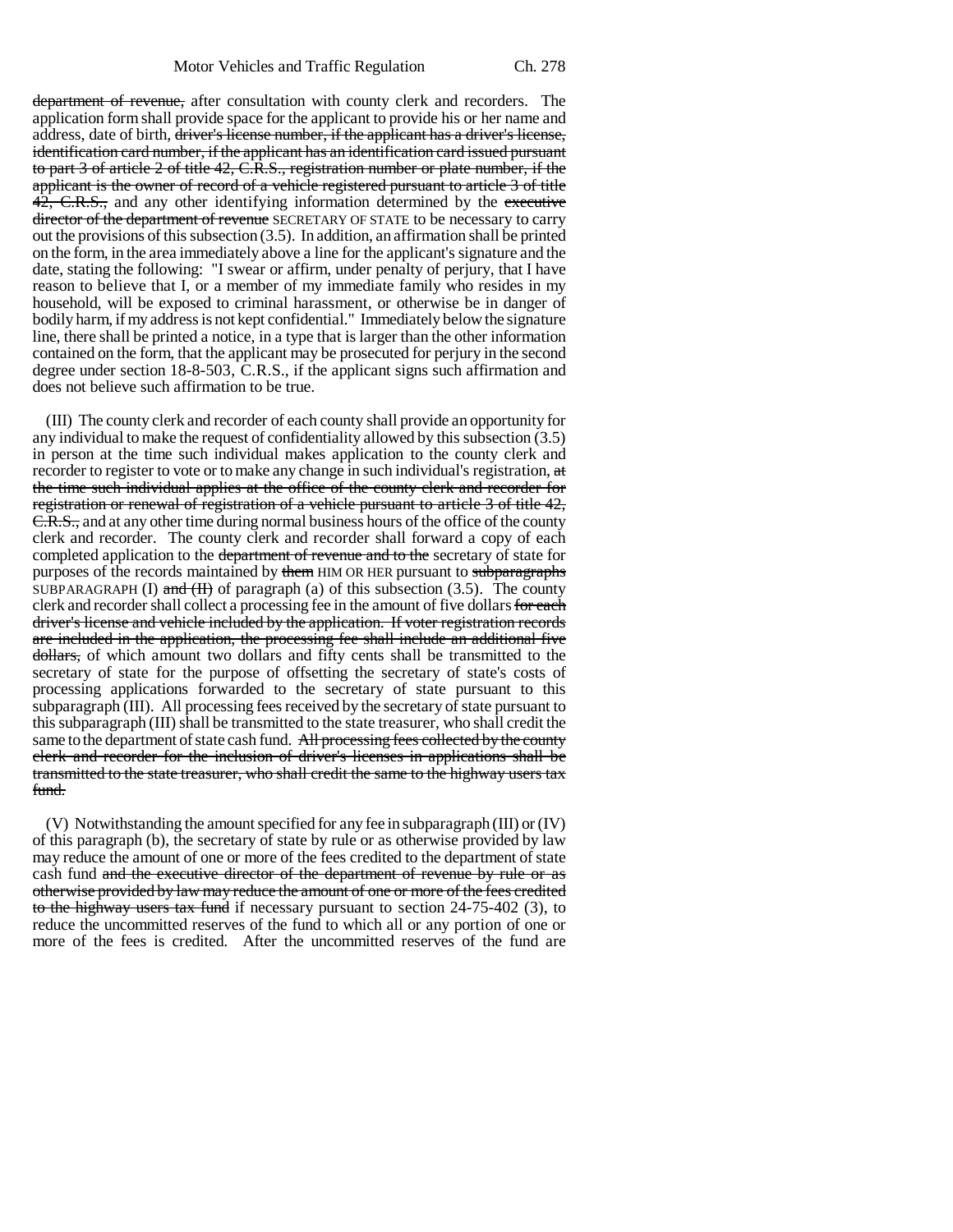sufficiently reduced, the secretary of state or the executive director, whichever is appropriate, by rule or as otherwise provided by law may increase the amount of one or more of the fees as provided in section 24-75-402 (4).

 $(7)$  (a) In addition to any other requirement or restriction, EXCEPT AS PERMITTED IN PARAGRAPH  $(b)$  OF THIS SUBSECTION  $(7)$ , the department of revenue or a designated agent of the department may SHALL NOT allow inspection of information contained in a driver's license application under section 42-2-107, C.R.S., a driver's license renewal application under section 42-2-118, C.R.S., a duplicate driver's license application under section 42-2-117, C.R.S., a commercial driver's license application under section 42-2-404, C.R.S., an identification card application under section 42-2-302, C.R.S., a motor vehicle title application under section 42-6-103, C.R.S., a motor vehicle registration application under section 42-3-112, C.R.S., or other official record or document maintained by the department under section 42-2-121, C.R.S., to a requestor, other than a THE person in interest. or a federal, state, or local government agency carrying out its official functions,

(b) NOTWITHSTANDING THE PROVISIONS OF PARAGRAPH (a) OF THIS SUBSECTION (7), only upon obtaining a completed requestor release form under section 42-1-206 (1) (b), C.R.S., THE DEPARTMENT MAY ALLOW INSPECTION OF THE INFORMATION REFERRED TO IN PARAGRAPH (a) OF THIS SUBSECTION (7) FOR THE FOLLOWING USES:

(I) FOR USE BY ANY GOVERNMENT AGENCY, INCLUDING ANY COURT OR LAW ENFORCEMENT AGENCY, IN CARRYING OUT ITS FUNCTIONS, OR ANY PRIVATE PERSON OR ENTITY ACTING ON BEHALF OF A FEDERAL, STATE, OR LOCAL AGENCY IN CARRYING OUT ITS FUNCTIONS;

(II) FOR USE IN CONNECTION WITH MATTERS OF MOTOR VEHICLE OR DRIVER SAFETY AND THEFT; MOTOR VEHICLE EMISSIONS; MOTOR VEHICLE PRODUCT ALTERATIONS, RECALLS, OR ADVISORIES; PERFORMANCE MONITORING OF MOTOR VEHICLES, MOTOR VEHICLE PARTS AND DEALERS; MOTOR VEHICLE MARKET RESEARCH ACTIVITIES, INCLUDING SURVEY RESEARCH; AND REMOVAL OF NON-OWNER RECORDS FROM THE ORIGINAL OWNER RECORDS OF MOTOR VEHICLE MANUFACTURERS;

(III) FOR USE IN THE NORMAL COURSE OF BUSINESS BY A LEGITIMATE BUSINESS OR ITS AGENTS, EMPLOYEES, OR CONTRACTORS, BUT ONLY:

(A) TO VERIFY THE ACCURACY OF PERSONAL INFORMATION SUBMITTED BY THE INDIVIDUAL TO THE BUSINESS OR ITS AGENTS, EMPLOYEES, OR CONTRACTORS; AND

(B) IF SUCH INFORMATION AS SO SUBMITTED IS NOT CORRECT OR IS NO LONGER CORRECT, TO OBTAIN THE CORRECT INFORMATION, BUT ONLY FOR THE PURPOSES OF PREVENTING FRAUD BY, PURSUING LEGAL REMEDIES AGAINST, OR RECOVERING ON A DEBT OR SECURITY INTEREST AGAINST, THE INDIVIDUAL;

(IV) FOR USE IN CONNECTION WITH ANY CIVIL, CRIMINAL, ADMINISTRATIVE, OR ARBITRAL PROCEEDING IN ANY FEDERAL, STATE, OR LOCAL COURT OR AGENCY OR BEFORE ANY SELF-REGULATORY BODY, INCLUDING THE SERVICE OF PROCESS, INVESTIGATION IN ANTICIPATION OF LITIGATION, AND THE EXECUTION OR ENFORCEMENT OF JUDGMENTS AND ORDERS, OR PURSUANT TO AN ORDER OF A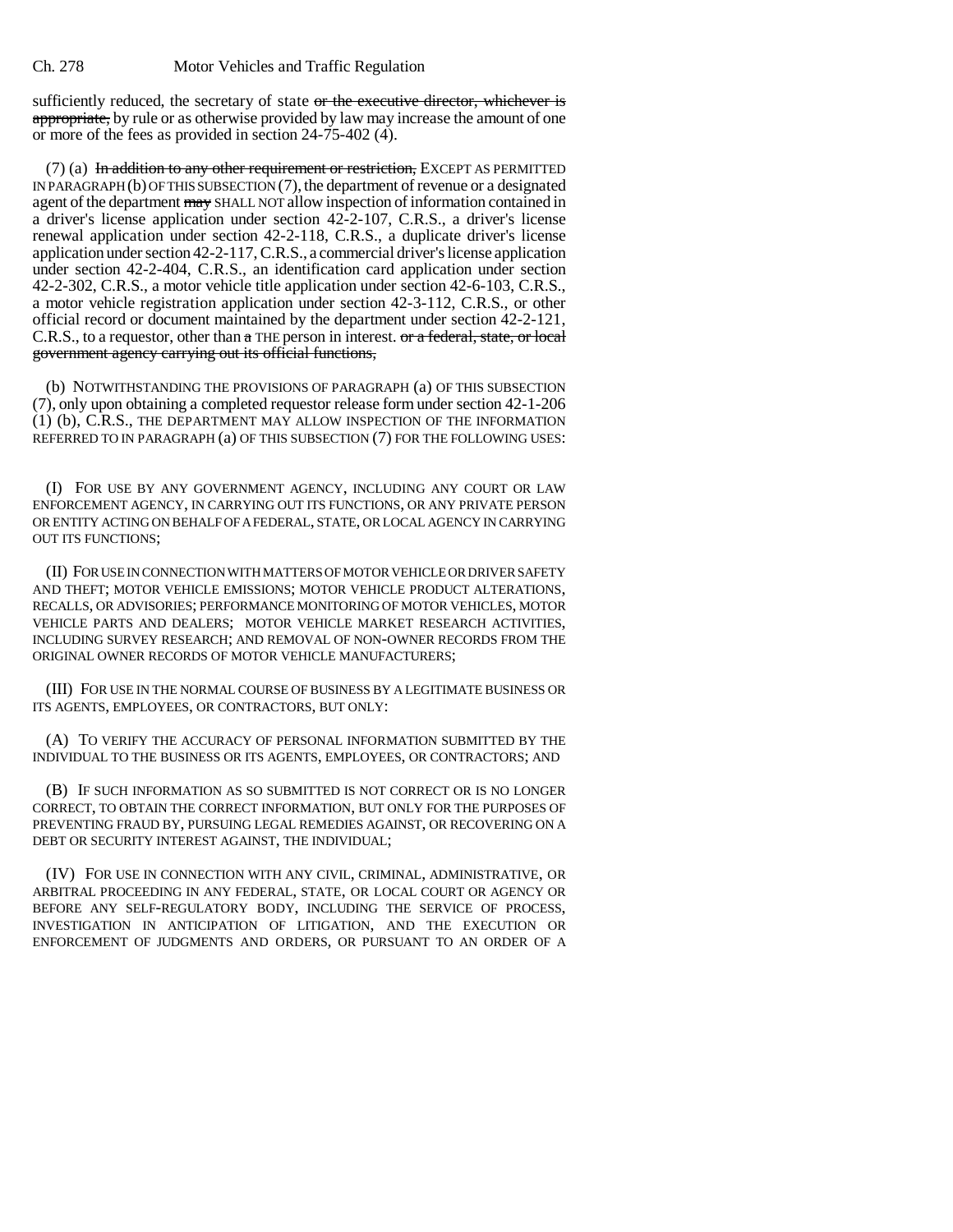FEDERAL, STATE, OR LOCAL COURT;

(V) FOR USE IN RESEARCH ACTIVITIES, AND FOR USE IN PRODUCING STATISTICAL REPORTS, SO LONG AS THE PERSONAL INFORMATION IS NOT PUBLISHED, REDISCLOSED, OR USED TO CONTACT THE PARTIES IN INTEREST;

(VI) FOR USE BY ANY INSURER OR INSURANCE SUPPORT ORGANIZATION, OR BY A SELF-INSURED ENTITY, OR ITS AGENTS, EMPLOYEES, OR CONTRACTORS, IN CONNECTION WITH CLAIMS INVESTIGATION ACTIVITIES, ANTIFRAUD ACTIVITIES, RATING OR UNDERWRITING;

(VII) FOR USE IN PROVIDING NOTICE TO THE OWNERS OF TOWED OR IMPOUNDED VEHICLES;

(VIII) FOR USE BY ANY PRIVATE INVESTIGATIVE AGENCY OR SECURITY SERVICE FOR ANY PURPOSE PERMITTED UNDER THIS PARAGRAPH (b);

(IX) FOR USE BY AN EMPLOYER OR ITS AGENT OR INSURER TO OBTAIN OR VERIFY INFORMATION RELATING TO A PARTY IN INTEREST WHO IS A HOLDER OF A COMMERCIAL DRIVER'S LICENSE;

(X) FOR USE IN CONNECTION WITH THE OPERATION OF PRIVATE TOLL TRANSPORTATION FACILITIES;

(XI) FOR ANY OTHER USE IN RESPONSE TO REQUESTS FOR INDIVIDUAL MOTOR VEHICLE RECORDS IF THE DEPARTMENT HAS OBTAINED THE EXPRESS CONSENT OF THE PARTY IN INTEREST PURSUANT TO SECTION 42-2-121 (4), C.R.S.

(XII) FOR BULK DISTRIBUTION FOR SURVEYS, MARKETING OR SOLICITATIONS IF THE DEPARTMENT HAS OBTAINED THE EXPRESS CONSENT OF THE PARTY IN INTEREST PURSUANT TO SECTION 42-2-121 (4), C.R.S.

(XIII) FOR USE BY ANY REQUESTOR, IF THE REQUESTOR DEMONSTRATES HE OR SHE HAS OBTAINED THE WRITTEN CONSENT OF THE PARTY IN INTEREST; OR

(XIV) FOR ANY OTHER USE SPECIFICALLY AUTHORIZED UNDER THE LAWS OF THE STATE, IF SUCH USE IS RELATED TO THE OPERATION OF A MOTOR VEHICLE OR PUBLIC **SAFETY** 

(c) If the requestor release form indicates that the requestor will use information contained in records, requested individually, or in bulk, for any purpose other than a purpose authorized by law, including an authorized use under the federal "Driver's Privacy Protection Act of 1994", 18 U.S.C. sec. 2721, et seq., or the lawful use of the records by the press and news media in gathering news information, the department or agent shall deny inspection of any motor vehicle or driver record. for which a confidentiality request form has been filed pursuant to section 42-2-121 (4), C.R.S.

**SECTION 2.** 42-1-206 (1) (b) (I) (A), (2) (a), (3.5) (c), and (3.7) (a), Colorado Revised Statutes, are amended to read:

**42-1-206. Records open to inspection - furnishing of copies - repeal.**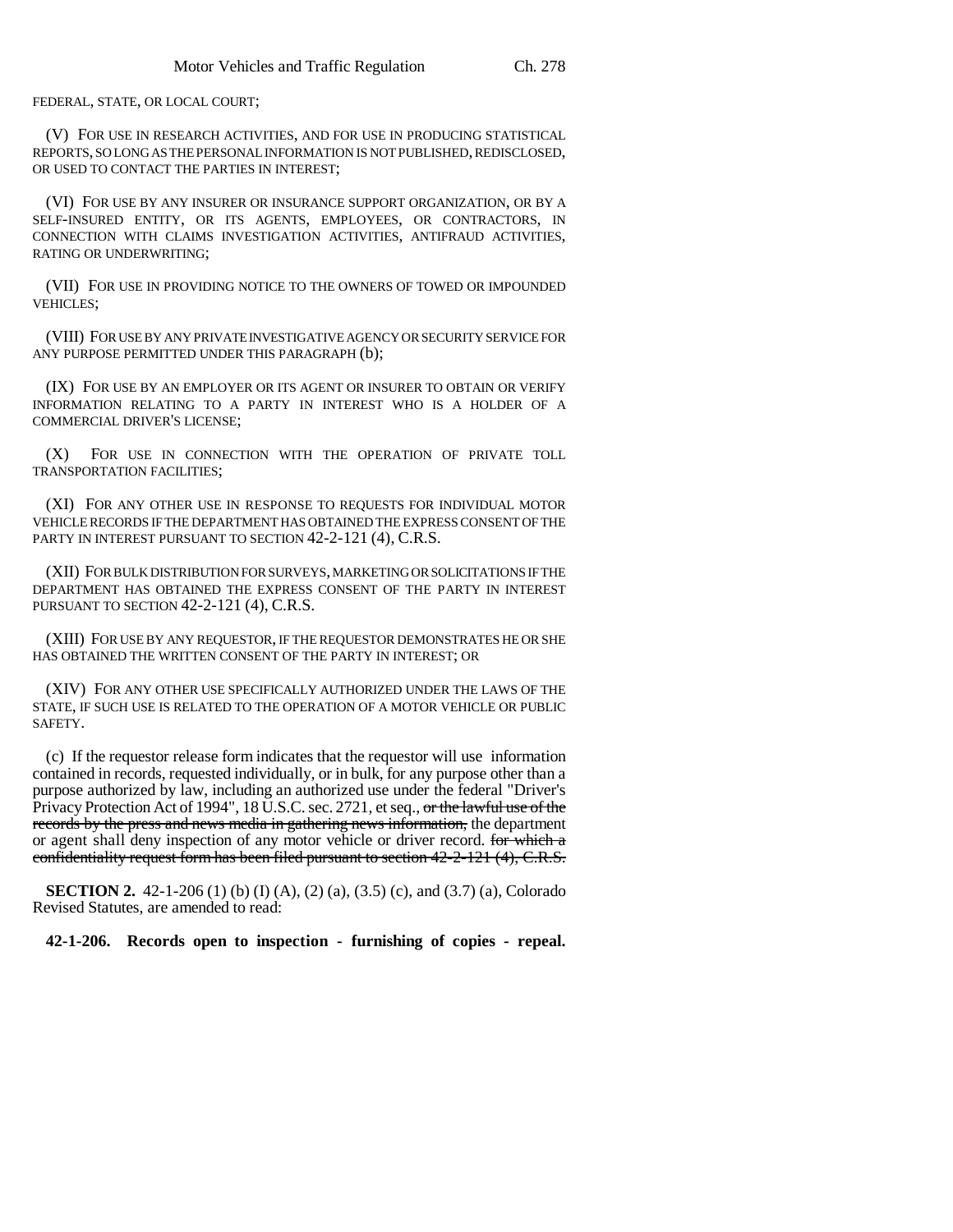(1) (b) (I) The department shall prepare a requestor release form and make such form available to the department's designated agents. The form shall include the following:

(A) A statement indicating whether the requestor will use the motor vehicle or driver records or transfer such records to another person for any purpose other than a purpose authorized by law, including any authorized use under the federal "Driver's Privacy Protection Act of 1994", 18 U.S.C. sec. 2721, et seq.; or the lawful use of the records by the press and news media in gathering news information; and

(2) (a) Upon written application and the payment of a fee of two dollars and twenty cents per copy, or search therefor, for each copy requested, the department shall furnish to any person a photostatic copy of any specified record or accident report specifically made a public record by any provision of this title and shall, for the additional fee of fifty cents per certification, if requested, certify the same. Any information required to be kept confidential by section 24-72-204 (3.5) (a), C.R.S., shall be rendered illegible by the department on any copy furnished pursuant to this section. All fees collected under the provisions of this subsection (2) shall be used to defray the expenses of providing such copies; except that ten cents of each fee collected by the department shall be credited to the special purpose account established under section 42-1-211 and used as provided in said section.

 $(3.5)$  (c) Notwithstanding the provisions of paragraph (a) of this subsection  $(3.5)$ , the department may release copies of individual photographs, electronically stored photographs, or digitized images to a duly accredited representative of the news media.

(3.7) (a) The department shall establish a system to allow bulk electronic transfer of information to primary users and vendors WHO ARE AUTHORIZED TO RECEIVE SUCH INFORMATION PURSUANT TO SECTION 24-72-204 (7). Such information shall consist of the information contained in a driver's license application under section 42-2-107, a driver's license renewal application under section 42-2-118, a duplicate driver's license application under section 42-2-117, a commercial driver's license application under section 42-2-404, an identification card application under section 42-2-302, a motor vehicle title application under section 42-6-116, a motor vehicle registration application under section 42-3-112, or other official record or document maintained by the department under section 42-2-121.

**SECTION 3.** 42-2-121 (4), Colorado Revised Statutes, is amended to read:

**42-2-121. Records to be kept by the department - admission of records in court.** (4) (a) The department shall place a confidentiality notice on any driver's license application form under section 42-2-107, driver's license renewal application under section 42-2-118, duplicate driver's license application under section 42-2-117, commercial driver's license application under section 42-2-404, identification card application form under section 42-2-302, motor vehicle title application form under section 42-6-103, or motor vehicle registration application form under section 42-3-112. The department shall indicate in such notice that, any person filing such a form may file a confidentiality request form with the department requesting that UNLESS THE PERSON WAIVES HIS OR HER CONFIDENTIALITY, the information contained in the person's motor vehicle or driver record SHALL not be used for any purpose other than a purpose authorized by law.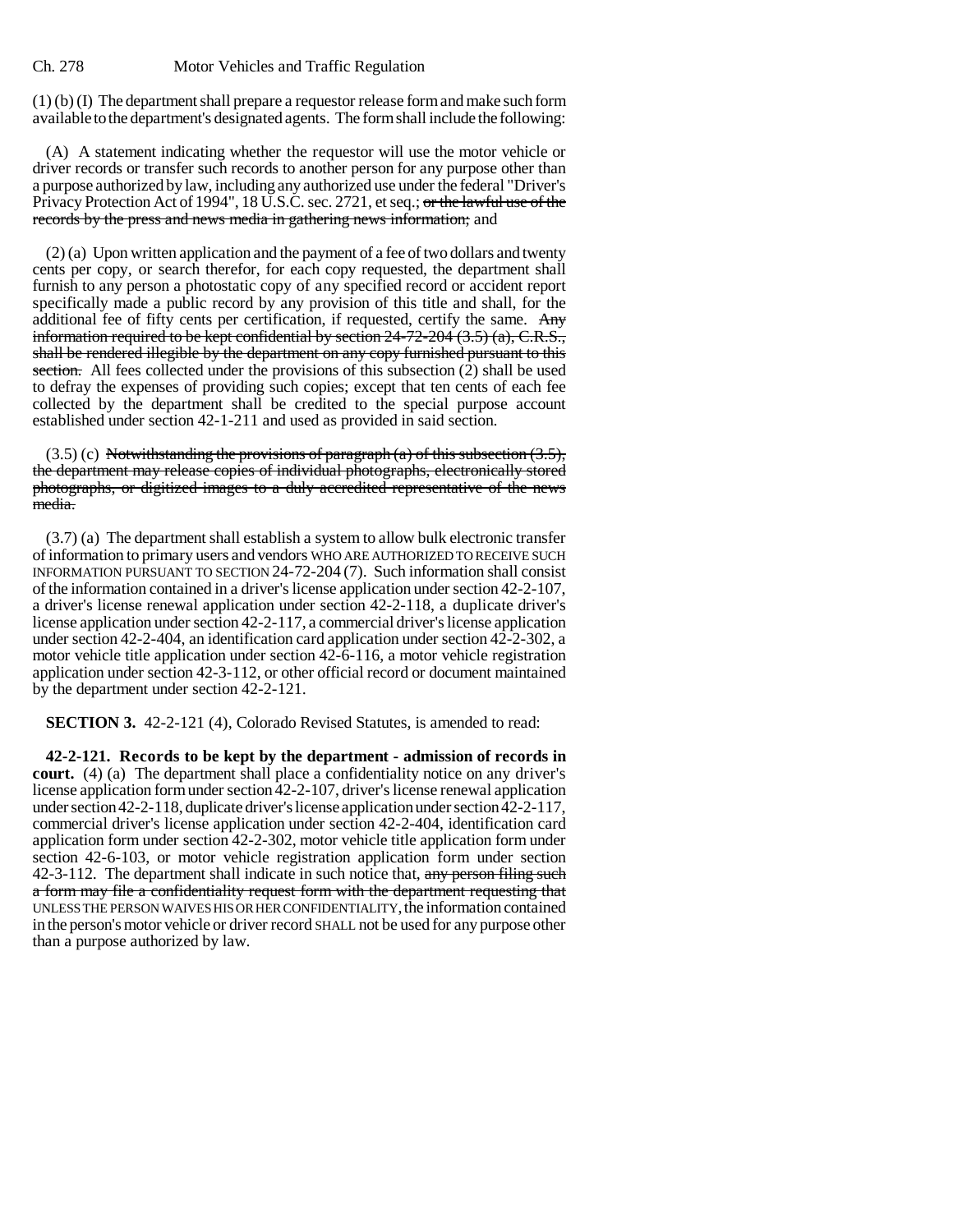(b) The department shall prepare a confidentiality request WAIVER form and shall provide the form to the designated agents of the department. The department and the designated agents shall make such form available to any person on request. The department and the designated agents shall be the sole distributors of such form. The form shall contain instructions for filing the form with the department. and shall contain the following notices:

(I) That the filing of a confidentiality request form will not prevent inspection of motor vehicle or driver record information by all persons, including the release of information to the press and news media for the gathering of news related information;

(II) That the filing of a confidentiality request form will not cease all surveys, marketing, or solicitations received by the person by telephone, mail, or other means and will not avoid use of motor vehicle or driver record information that was obtained by persons prior to September 1, 1997;

(III) That there will be a delay between the date of filing of a confidentiality request form and the date the confidentiality request becomes effective; and

(IV) That confidentiality only includes personal information contained in records filed pursuant to driver's license applications, identification card applications, motor vehicle title applications, and motor vehicle registration applications.

(c) Any person  $\frac{1}{2}$  making a request EXECUTING A WAIVER under this subsection (4) that information in motor vehicle or driver records not MAY be used for any purpose other than a purpose authorized by law shall provide the information requested by the department in the confidentiality request WAIVER form and file the form directly with the department. The department shall process such forms and shall notify the designated agents regarding which motor vehicle and driver records are subject to confidentiality requests WAIVERS.

(d) A confidentiality request WAIVER expires upon a request by the person to rescind the confidentiality request WAIVER or upon the renewal of the motor vehicle or driver record; except that a confidentiality request WAIVER form filed in connection with a motor vehicle registration application shall remain in force until the motor vehicle is transferred or the person requests that the confidentiality request WAIVER be rescinded.

**SECTION 4. Repeal.** 42-2-118 (1.3) (b) (II), Colorado Revised Statutes, is repealed as follows:

**42-2-118. Renewal of license in person or by mail - donations to organ and tissue donation awareness fund.** (1.3) (b) Every applicant for renewal of a driver's license by mail shall submit the following to the department:

(II) The report, on a form provided by the department, indicating that the applicant has passed a test of the applicant's eyesight performed by a physician licensed to practice medicine in the state of Colorado under article 36 of title 12, C.R.S., or an optometrist licensed to practice in the state of Colorado under article 40 of title 12,  $C.R.S.$ ;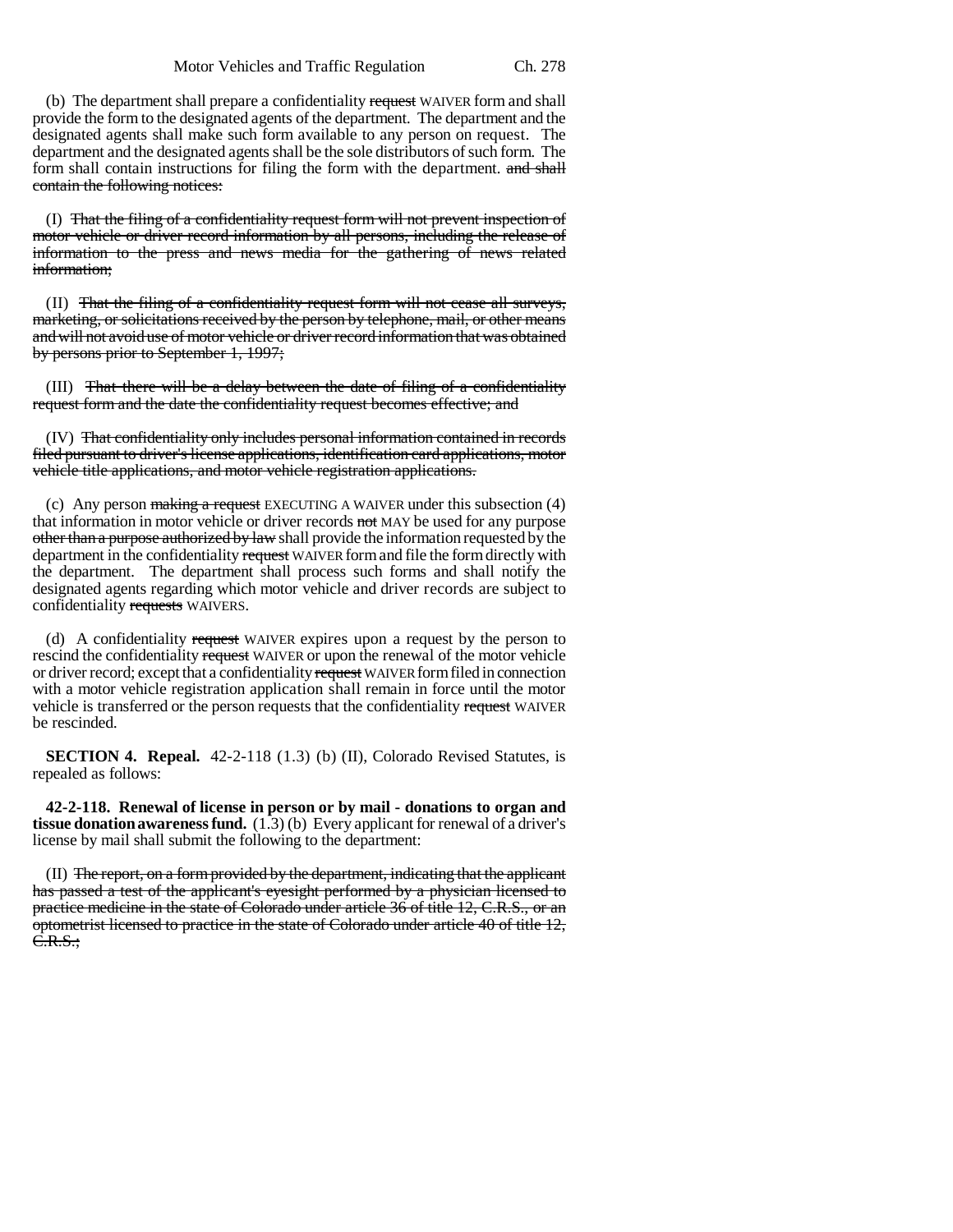**SECTION 5.** 42-2-111 (1) (a), (3) (a), and (3) (b), Colorado Revised Statutes, are amended to read:

**42-2-111. Examination of applicants and drivers - when required.** (1) (a) The department shall examine every applicant for a driver's OR minor driver's or provisional driver's license. The executive director of the department, in the director's discretion, may conduct the examination in any county convenient for the applicant. The examination shall include a test of the applicant's eyesight, his or her ability to read and understand highway signs that regulate, warn, and direct traffic, and his or her knowledge of the traffic laws of this state, an actual demonstration of the applicant's ability to exercise ordinary and reasonable care and control in the operation of a motor vehicle, and such further physical and mental examination as the department finds necessary to determine the applicant's fitness to operate a motor vehicle safely upon the highways; EXCEPT THAT an applicant seeking renewal of a driver's license by mail under section 42-2-118 shall submit a report on a form provided by the department indicating that the applicant has passed a test of the applicant's eyesight performed by a physician licensed to practice medicine in the state of Colorado under article 36 of title 12, C.R.S., or an optometrist licensed to practice in the state of Colorado under article 40 of title 12, C.R.S. NEED ONLY SUBMIT THE INFORMATION REQUIRED BY THAT SECTION.

(3) (a) If the department has evidence that indicates that a licensed driver OR minor driver or provisional driver is incompetent or otherwise not qualified to be licensed, it may, upon written notice of at least ten days to the licensee, require such driver to submit to an examination.

(b) If a fatal motor vehicle accident involving one or more licensed drivers OR minor drivers or provisional drivers occurs, the department, if deemed appropriate, shall mail a written notice to all such drivers involved in the accident requiring such drivers to submit to examination. If the department has not mailed a written notice to any driver involved in a fatal accident within ninety days after the department receives notice regarding such accident, the department shall not require an examination of such driver based upon such accident.

**SECTION 6.** 42-2-114 (1) (a), (2) (a), (2) (b), (4) (a), (4) (b), (5), and (6), Colorado Revised Statutes, are amended to read:

**42-2-114. License issued - fees - repeal.** (1) (a) The department, upon payment of the required fee, shall issue to every applicant qualifying therefor a driver's OR minor driver's or provisional driver's license, as applied for, which license shall bear thereon the photograph of the licensee, which shall be taken and processed with equipment leased or owned by the department; a distinguishing number assigned to the licensee; the full name, date of birth, and residence address and a brief description of the licensee; the type or general class of vehicles the licensee may drive; any restrictions applicable to the licensee; the expiration date of the license; the official seal of the department; a reference to the previous license issued to the licensee; the usual signature of the licensee; and, at the licensee's option, an identification number which shall be the licensee's social security number.

(2) (a) (I) Except as provided in subsection (3) of this section: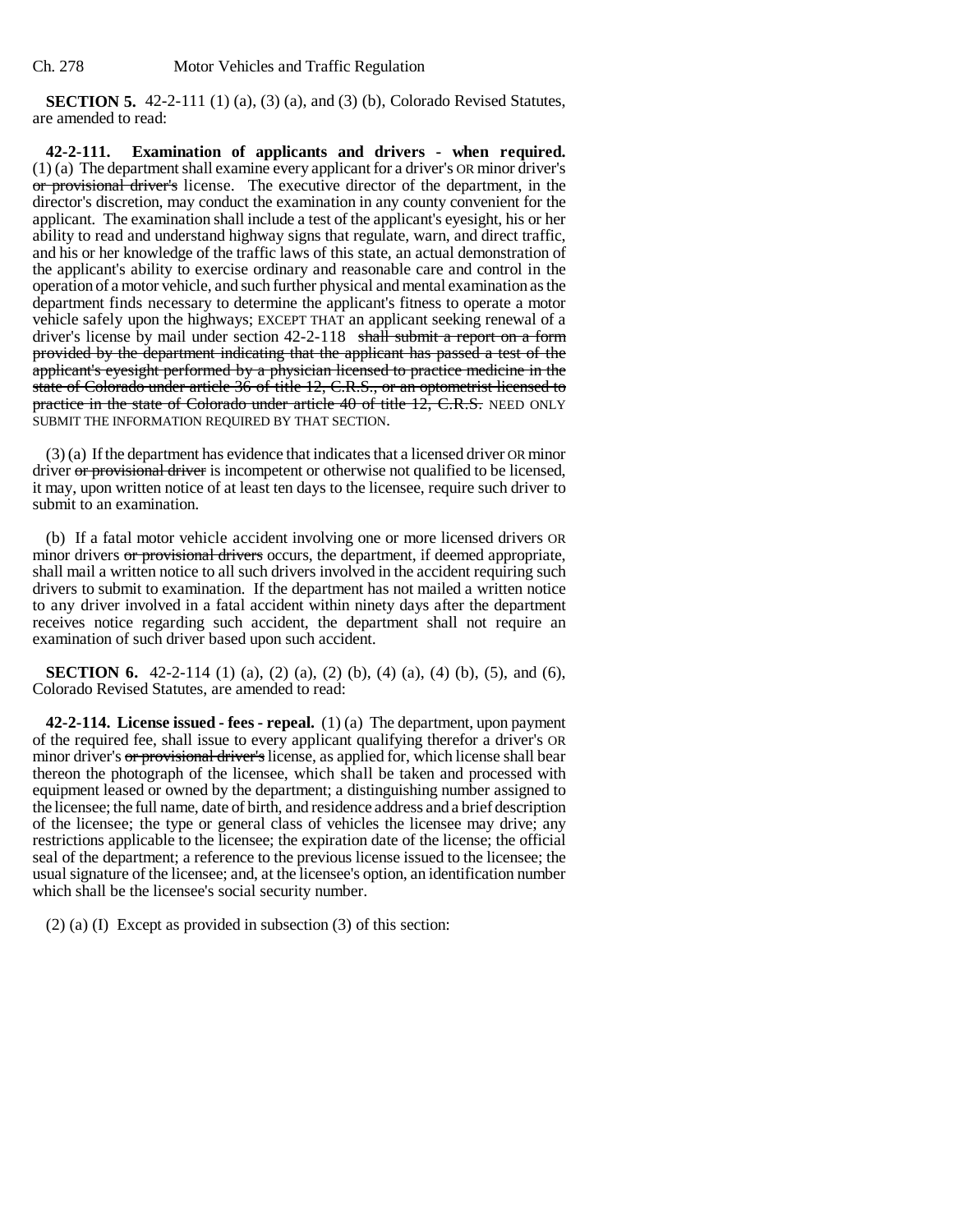(A) BEFORE JULY 1, 2006, the fee for the issuance of a driver's  $\sigma$  provisional driver's license TO A PERSON TWENTY-ONE YEARS OF AGE OR OLDER AND SIXTY YEARS OF AGE OR YOUNGER shall be fifteen dollars, which license shall expire on the birthday of the applicant in the fifth TENTH year after the issuance thereof. or when the applicant reaches age twenty-one, whichever occurs first except that In the case of SUCH a provisional driver's or driver's license issued by the office of the county clerk and recorder in each county, the office of the county clerk and recorder shall retain the sum of six dollars, and nine dollars shall be forwarded to the department for transmission to the state treasurer, who shall credit the same to the highway users tax fund, and the general assembly shall make appropriations therefrom for the expenses of the administration of parts 1 and 2 of this article; except that eight dollars and fifty cents of each fee shall be allocated pursuant to section 43-4-205 (6) (b), C.R.S.

(B) ON AND AFTER JULY 1, 2006, THE FEE FOR THE ISSUANCE OF A DRIVER'S LICENSE TO A PERSON TWENTY-ONE YEARS OF AGE OR OLDER AND SIXTY YEARS OF AGE OR YOUNGER SHALL BE THIRTY DOLLARS, WHICH LICENSE SHALL EXPIRE ON THE BIRTHDAY OF THE APPLICANT IN THE TENTH YEAR AFTER THE ISSUANCE THEREOF. IN THE CASE OF SUCH A DRIVER'S LICENSE ISSUED BY THE OFFICE OF THE COUNTY CLERK AND RECORDER IN EACH COUNTY, THE OFFICE OF THE COUNTY CLERK AND RECORDER SHALL RETAIN THE SUM OF TWELVE DOLLARS, AND EIGHTEEN DOLLARS SHALL BE FORWARDED TO THE DEPARTMENT FOR TRANSMISSION TO THE STATE TREASURER, WHO SHALL CREDIT THE SAME TO THE HIGHWAY USERS TAX FUND, AND THE GENERAL ASSEMBLY SHALL MAKE APPROPRIATIONS THEREFROM FOR THE EXPENSES OF THE ADMINISTRATION OF PARTS 1 AND 2 OF THIS ARTICLE; EXCEPT THAT SEVENTEEN DOLLARS OF EACH FEE SHALL BE ALLOCATED PURSUANT TO SECTION 43-4-205(6) (b), C.R.S.

(C) BEFORE JULY 1, 2006, THE FEE FOR THE ISSUANCE OF A DRIVER'S LICENSE TO A PERSON SIXTY-ONE YEARS OF AGE OR OLDER SHALL BE SEVEN DOLLARS AND FIFTY CENTS, WHICH LICENSE SHALL EXPIRE ON THE BIRTHDAY OF THE APPLICANT IN THE FIFTH YEAR AFTER THE ISSUANCE THEREOF. IN THE CASE OF SUCH A DRIVER'S LICENSE ISSUED BY THE OFFICE OF THE COUNTY CLERK AND RECORDER IN EACH COUNTY, THE OFFICE OF THE COUNTY CLERK AND RECORDER SHALL RETAIN THE SUM OF FOUR DOLLARS, AND THREE DOLLARS AND FIFTY CENTS SHALL BE FORWARDED TO THE DEPARTMENT FOR TRANSMISSION TO THE STATE TREASURER, WHO SHALL CREDIT THE SAME TO THE HIGHWAY USERS TAX FUND, AND THE GENERAL ASSEMBLY SHALL MAKE APPROPRIATIONS THEREFROM FOR THE EXPENSES OF THE ADMINISTRATION OF PARTS 1 AND 2 OF THIS ARTICLE; EXCEPT THAT THREE DOLLARS AND TWENTY-FIVE CENTS OF EACH FEE SHALL BE ALLOCATED PURSUANT TO SECTION 43-4-205 (6) (b), C.R.S.

(D) ON AND AFTER JULY 1, 2006, THE FEE FOR THE ISSUANCE OF A DRIVER'S LICENSE TO A PERSON SIXTY-ONE YEARS OF AGE OR OLDER SHALL BE FIFTEEN DOLLARS, WHICH LICENSE SHALL EXPIRE ON THE BIRTHDAY OF THE APPLICANT IN THE FIFTH YEAR AFTER THE ISSUANCE THEREOF. IN THE CASE OF SUCH A DRIVER'S LICENSE ISSUED BY THE OFFICE OF THE COUNTY CLERK AND RECORDER IN EACH COUNTY, THE OFFICE OF THE COUNTY CLERK AND RECORDER SHALL RETAIN THE SUM OF SIX DOLLARS, AND NINE DOLLARS SHALL BE FORWARDED TO THE DEPARTMENT FOR TRANSMISSION TO THE STATE TREASURER, WHO SHALL CREDIT THE SAME TO THE HIGHWAY USERS TAX FUND, AND THE GENERAL ASSEMBLY SHALL MAKE APPROPRIATIONS THEREFROM FOR THE EXPENSES OF THE ADMINISTRATION OF PARTS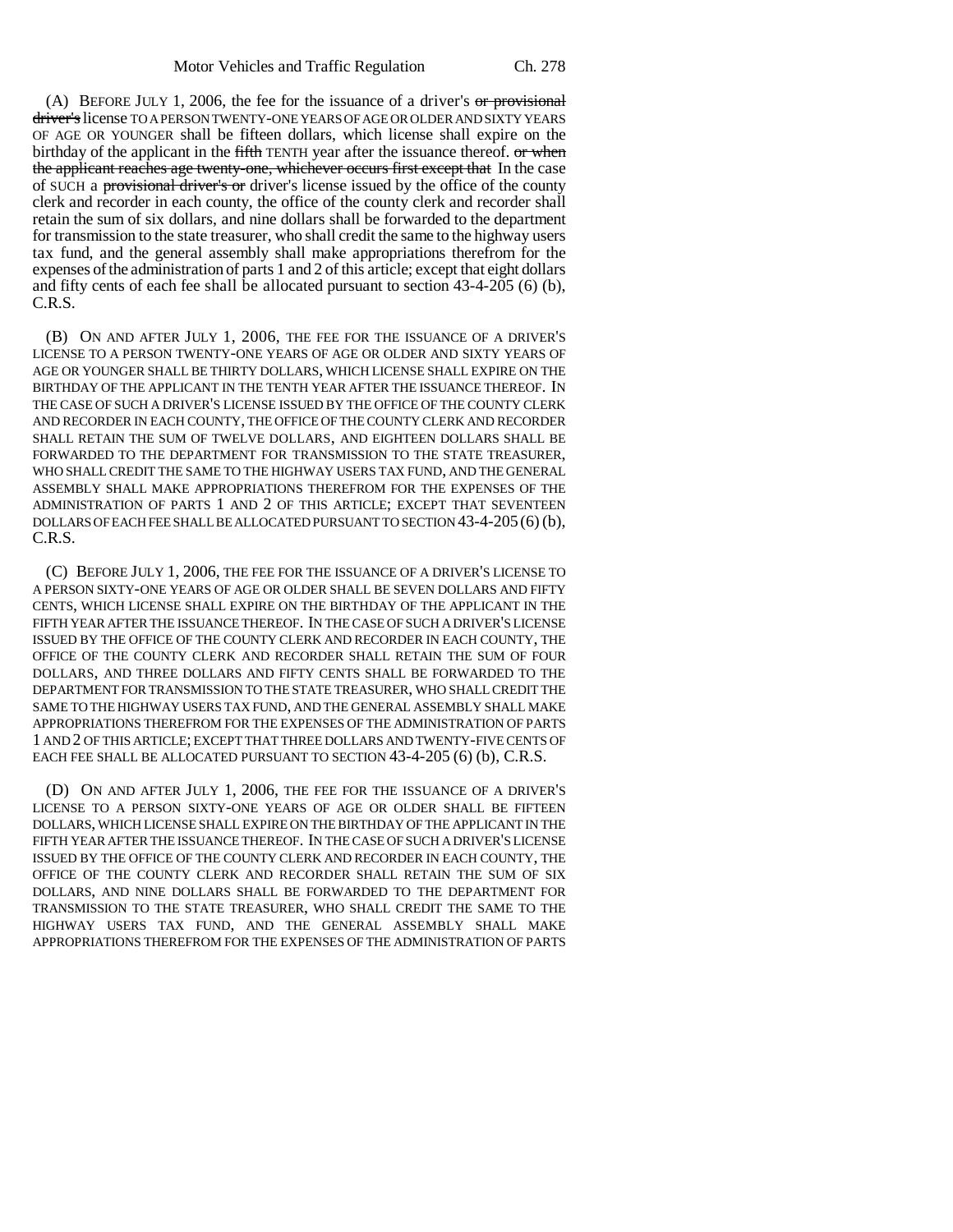1 AND 2 OF THIS ARTICLE; EXCEPT THAT EIGHT DOLLARS AND FIFTY CENTS OF EACH FEE SHALL BE ALLOCATED PURSUANT TO SECTION 43-4-205 (6) (b), C.R.S.

(E) ON OR BEFORE JULY 1, 2005, THE DEPARTMENT SHALL SUBMIT A REPORT TO THE TRANSPORTATION LEGISLATION REVIEW COMMITTEE, CREATED IN SECTION 43-2-145, C.R.S., CONCERNING THE EFFECT OF EXTENDING THE EXPIRATION OF DRIVER'S LICENSES ON THE FEE REVENUE OF THE DEPARTMENT AND ITS AUTHORIZED **AGENTS** 

(II) (A) EXCEPT AS PROVIDED IN SUBSECTION (4) OF THIS SECTION, THE FEE FOR THE RENEWAL OF A MINOR DRIVER'S LICENSE, AS REQUIRED IN SECTION 42-2-108 (4), FOR A PERSON WHO WAS ISSUED A MINOR DRIVER'S LICENSE ON OR BEFORE JUNE 30, 2001, SHALL BE FIFTEEN DOLLARS, WHICH LICENSE SHALL EXPIRE TWENTY DAYS AFTER THE PERSON'S TWENTY-FIRST BIRTHDAY. IN THE CASE OF THE RENEWAL OF A MINOR DRIVER'S LICENSE ISSUED BY THE OFFICE OF THE COUNTY CLERK AND RECORDER IN EACH COUNTY, THE OFFICE OF THE COUNTY CLERK AND RECORDER SHALL RETAIN THE SUM OF SIX DOLLARS, AND NINE DOLLARS SHALL BE FORWARDED TO THE DEPARTMENT FOR TRANSMISSION TO THE STATE TREASURER, WHO SHALL CREDIT THE SAME TO THE HIGHWAY USERS TAX FUND, AND THE GENERAL ASSEMBLY SHALL MAKE APPROPRIATIONS THEREFROM FOR THE EXPENSES OF THE ADMINISTRATION OF PARTS 1 AND 2 OF THIS ARTICLE; EXCEPT THAT EIGHT DOLLARS AND FIFTY CENTS OF EACH FEE SHALL BE ALLOCATED PURSUANT TO SECTION 43-4-205 (6) (b), C.R.S.

(B) THIS SUBPARAGRAPH (II) IS REPEALED, EFFECTIVE JULY 1, 2006.

(b) (I) PRIOR TO JULY 1, 2006, there shall be a surcharge of one dollar added for issuance of a driver's or provisional driver's license for which a motorcycle endorsement is requested which shall be credited to the motorcycle operator safety training fund created in section 43-5-504, C.R.S.

(II) ON AND AFTER JULY 1, 2006, THERE SHALL BE A SURCHARGE OF TWO DOLLARS ADDED FOR ISSUANCE OF A DRIVER'S OR PROVISIONAL DRIVER'S LICENSE FOR WHICH A MOTORCYCLE ENDORSEMENT IS REQUESTED WHICH SHALL BE CREDITED TO THE MOTORCYCLE OPERATOR SAFETY TRAINING FUND CREATED IN SECTION 43-5-504, C.R.S.

(4) (a) Except as provided in subsection (5) of this section, the fee for the issuance of a minor driver's license shall be fifteen dollars, which license shall expire twenty days after the eighteenth TWENTY-FIRST birthday of the licensee. In the case of the issuance of any minor driver's license by the office of the county clerk and recorder, the fee therefor shall be apportioned in the same manner as for the issuance of a driver's license pursuant to paragraph (a) of subsection (2) of this section.

(b) (I) PRIOR TO JULY 1, 2006, a surcharge of one dollar shall be added for issuance of a minor driver's license for which a motorcycle endorsement is requested which shall be credited to the motorcycle operator safety training fund created in section 43-5-504, C.R.S.

(II) ON AND AFTER JULY 1, 2006, A SURCHARGE OF TWO DOLLARS SHALL BE ADDED FOR ISSUANCE OF A MINOR DRIVER'S LICENSE FOR WHICH A MOTORCYCLE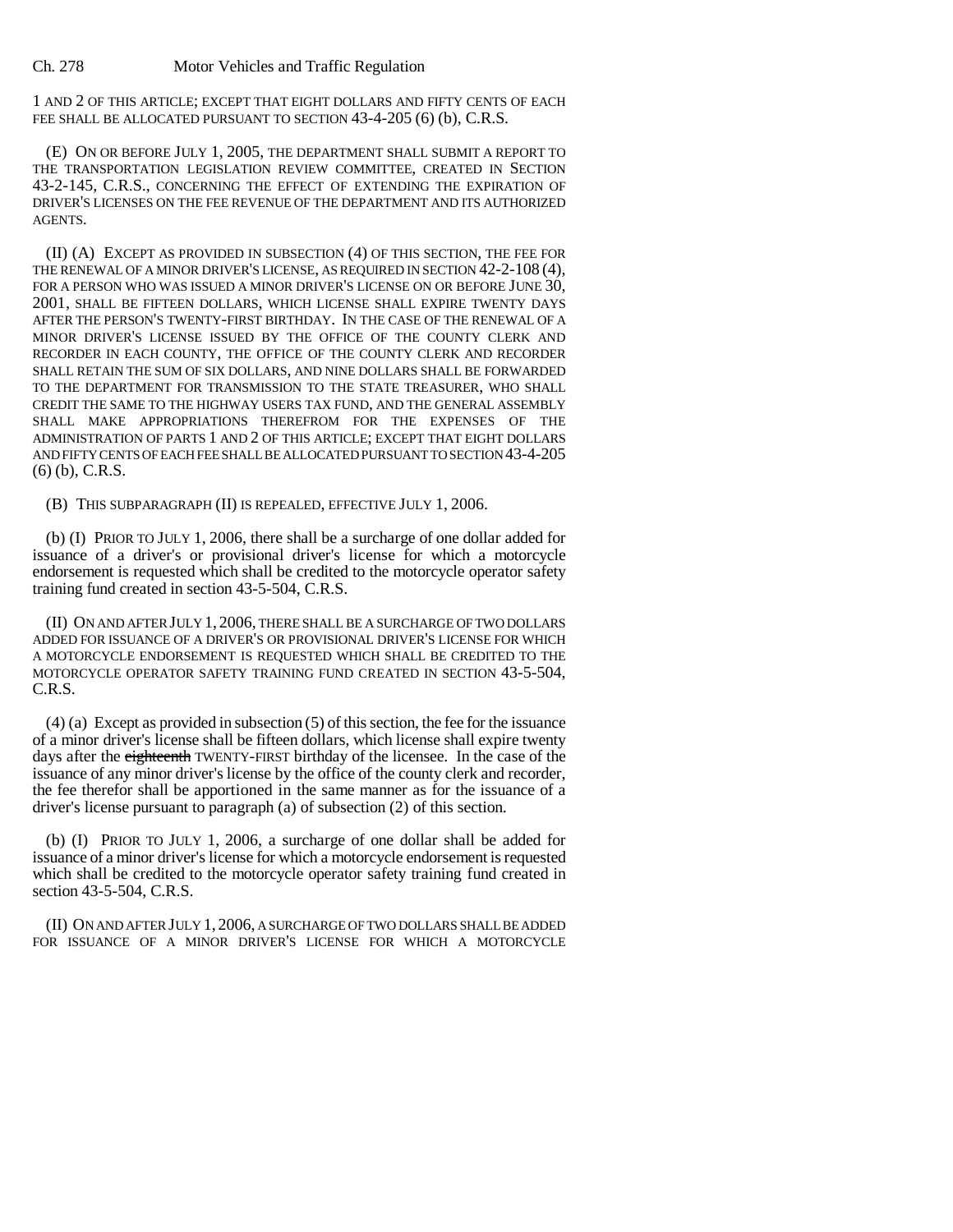ENDORSEMENT IS REQUESTED WHICH SHALL BE CREDITED TO THE MOTORCYCLE OPERATOR SAFETY TRAINING FUND CREATED IN SECTION 43-5-504, C.R.S.

(5) The fee for the issuance of a minor driver's license to any person who obtained an instruction permit and paid the fee required by section  $42-2-107$  (1) shall be ten TWENTY-FIVE dollars.

(6) (a) A photograph showing the full face of the licensee shall be affixed to every driver's license AND minor driver's license and provisional driver's license issued under this section.

(b) Every minor driver's license issued and every provisional driver's license issued shall graphically emphasize the age group of the licensee on the face of such license, as prescribed by the department.

**SECTION 7.** 42-2-117 (1), Colorado Revised Statutes, is amended, and the said 42-2-117 is further amended BY THE ADDITION OF A NEW SUBSECTION, to read:

**42-2-117. Duplicate permits and minor licenses - replacement licenses.** (1) In the event that an instruction permit or a MINOR driver's license issued under the provisions of this article is lost, stolen, or destroyed, the person to whom the same was issued, upon request and the payment of a fee of five dollars for the first duplicate and ten dollars for any subsequent duplicate to the department, may obtain a duplicate or substitute therefor upon furnishing satisfactory proof to the department that such permit or MINOR license had been lost, stolen, or destroyed and that the applicant is qualified to have such a permit or license.

(1.5) UPON FURNISHING SATISFACTORY PROOF TO THE DEPARTMENT THAT A DRIVER'S LICENSE ISSUED UNDER THE PROVISIONS OF THIS ARTICLE HAS BEEN LOST, STOLEN, OR DESTROYED, THE PERSON TO WHOM THE SAME WAS ISSUED SHALL APPLY FOR RENEWAL OF THE LICENSE PURSUANT TO SECTION 42-2-118. THE NEW DRIVER'S LICENSE SHALL EXPIRE ON THE BIRTHDAY OF THE PERSON IN THE TENTH YEAR AFTER THE ISSUANCE THEREOF.

**SECTION 8.** 42-2-304 (1) and (2) (a), Colorado Revised Statutes, are amended, and the said 42-2-304 (2) is further amended BY THE ADDITION OF A NEW PARAGRAPH, to read:

**42-2-304. Validity of identification card.** (1) Except as provided in subsection (2) of this section, an identification card issued pursuant to this part 3 expires on the birthday of the registrant in the fifth TENTH year after issuance of the identification card. The department may purge its records of such cards seven TWELVE years after issuance; except that any records concerning identification cards issued prior to April 16, 1996, may not be purged until October 1, 2003.

(2) (a) An identification card issued ON OR BEFORE JUNE 30, 2001, to a person less than eighteen years of age shall expire on the registrant's eighteenth birthday. SUCH PERSON MAY RENEW THE CARD PRIOR TO ITS EXPIRATION UPON APPLICATION IN PERSON AND BY PAYING THE REQUIRED FEE. An identification card issued to a person at least eighteen years of age but less than twenty-one years of age THE RENEWED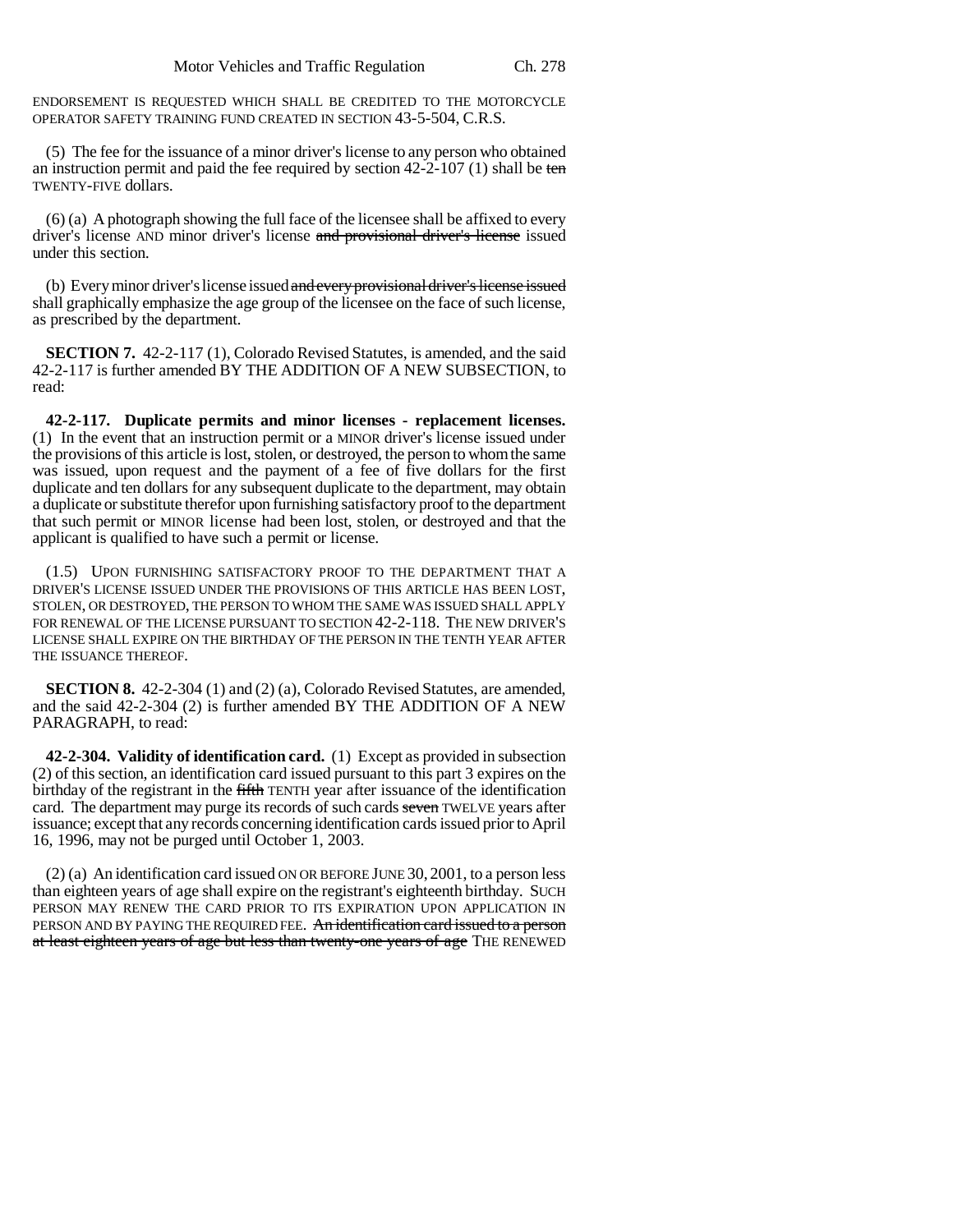CARD FOR SUCH PERSON shall expire on the registrant's twenty-first birthday.

(b.5) AN IDENTIFICATION CARD ISSUED ON OR AFTER JULY 1, 2001, TO A PERSON LESS THAN TWENTY-ONE YEARS OF AGE SHALL EXPIRE ON THE REGISTRANT'S TWENTY-FIRST BIRTHDAY.

**SECTION 9.** 42-2-306 (1) (a), Colorado Revised Statutes, is amended to read:

**42-2-306. Fees - disposition.** (1) The department shall charge and collect the following fees:

(a) (I) EXCEPT AS PROVIDED IN SUBPARAGRAPH (III) OF THIS PARAGRAPH (a), BEFORE JULY 1, 2006, a fee of three dollars and fifty cents at the time of application for an identification card or renewal of an identification card; or three dollars and fifty cents for a duplicate card; except that, for applicants sixty years of age or older and applicants referred by any county department of social services pursuant to section 26-2-106 (3), C.R.S., or section 26-4-106 (3), C.R.S., there shall be no fee;

(II) EXCEPT AS PROVIDED IN SUBPARAGRAPH (III) OF THIS PARAGRAPH (a), ON AND AFTER JULY 1, 2006, A FEE OF SEVEN DOLLARS AT THE TIME OF APPLICATION FOR AN IDENTIFICATION CARD OR RENEWAL OF AN IDENTIFICATION CARD; EXCEPT THAT FOR APPLICANTS SIXTY YEARS OF AGE OR OLDER AND APPLICANTS REFERRED BY ANY COUNTY DEPARTMENT OF SOCIAL SERVICES PURSUANT TO SECTION 26-2-106 (3), C.R.S., OR SECTION 26-4-106 (3), C.R.S., THERE SHALL BE NO FEE;

(III) THE FEE FOR THE RENEWAL OF AN IDENTIFICATION CARD PURSUANT TO SECTION 42-2-304 (2) (a) FOR A PERSON UNDER EIGHTEEN YEARS OF AGE WHO RECEIVED AN IDENTIFICATION CARD ON OR BEFORE JUNE 30, 2001, SHALL BE THREE DOLLARS AND FIFTY CENTS PAYABLE AT THE TIME OF THE APPLICATION FOR RENEWAL OF THE IDENTIFICATION CARD.

(IV) ON OR BEFORE JULY 1, 2005, THE DEPARTMENT SHALL SUBMIT A REPORT TO THE TRANSPORTATION LEGISLATION REVIEW COMMITTEE, CREATED IN SECTION 43-2-145, C.R.S., CONCERNING THE EFFECT OF EXTENDING THE EXPIRATION OF IDENTIFICATION CARDS ON THE FEE REVENUE OF THE DEPARTMENT.

**SECTION 10.** 42-2-305, Colorado Revised Statutes, is amended to read:

**42-2-305. Lost, stolen, or destroyed cards.** If an identification card is lost, destroyed, or mutilated or a new name is acquired, the registrant may obtain a duplicate NEW IDENTIFICATION CARD upon furnishing satisfactory proof of such fact to the department. Any registrant who loses an identification card and who, after obtaining a duplicate NEW IDENTIFICATION CARD, finds the original card shall immediately surrender the original card to the department. The same documentary evidence shall be furnished for a duplicate NEW IDENTIFICATION CARD as for an original identification card. A NEW IDENTIFICATION CARD ISSUED PURSUANT TO THIS SECTION SHALL EXPIRE ON THE BIRTHDAY OF THE REGISTRANT IN THE TENTH YEAR AFTER THE ISSUANCE OF THE NEW IDENTIFICATION CARD; EXCEPT THAT, IF THE REGISTRANT IS UNDER THE AGE OF TWENTY-ONE YEARS AT THE TIME THE APPLICATION FOR THE NEW IDENTIFICATION CARD IS MADE, THE NEW IDENTIFICATION CARD SHALL EXPIRE ON THE REGISTRANT'S TWENTY-FIRST BIRTHDAY.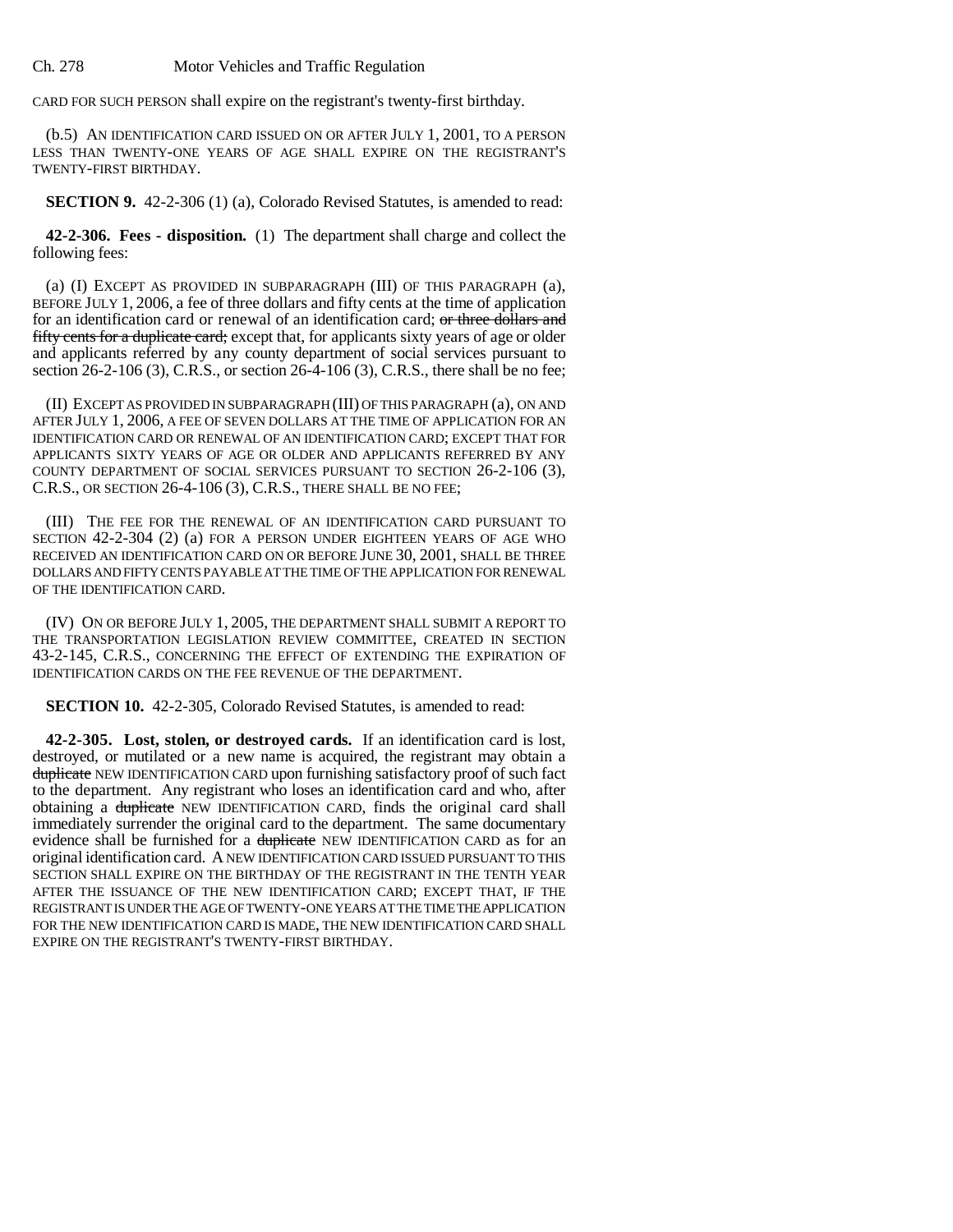**SECTION 11.** 42-2-104 (1), Colorado Revised Statutes, is amended, and the said 42-2-104 is further amended BY THE ADDITION OF A NEW SUBSECTION, to read:

**42-2-104. Licenses issued - denied - repeal.** (1) Except as otherwise provided in this article, the department may license the following persons in the manner prescribed in this article:

(a) Any person twenty-one years of age or older, as a driver;

(b) Any person eighteen years of age or older who has not reached his or her twenty-first birthday, as a provisional driver;

(c) Any person sixteen years of age or older who has not reached his or her eighteenth TWENTY-FIRST birthday, as a minor driver.

(1.5) (a) NOTWITHSTANDING ANY OTHER PROVISION OF LAW, ANY PROVISIONAL LICENSE ISSUED ON OR BEFORE JUNE 30, 2001, SHALL BE DEEMED TO BE A MINOR DRIVER'S LICENSE.

(b) THIS SUBSECTION (1.5) IS REPEALED, EFFECTIVE JULY 1, 2006.

**SECTION 12.** 42-2-106 (2), Colorado Revised Statutes, is amended to read:

**42-2-106. Instruction permits and temporary licenses.** (2) The department, in its discretion, may issue a temporary driver's license to an applicant for a minor driver's provisional driver's, or driver's license which will permit such applicant to operate a motor vehicle while the department completes its investigation and determination of all facts relative to such applicant's right to receive a minor driver's provisional driver's, or driver's license. Such temporary license is valid for only ninety days UP TO ONE YEAR, unless extended by the department, and must be in such applicant's immediate possession while operating a motor vehicle. It shall be invalid when the permanent license has been issued or has been refused for good cause.

**SECTION 13.** 42-1-102 (53) and (74), Colorado Revised Statutes, are amended to read:

**42-1-102. Definitions - repeal.** As used in articles 1 to 4 of this title, unless the context otherwise requires:

(53) "Minor driver's license" means the license issued to a person who is at least sixteen years of age but who has not yet attained the age of eighteen TWENTY-ONE years.

(74) (a) "Provisional driver's license" means the license issued to a person who is at least eighteen years of age but who has not yet attained the age of twenty-one years. ANY PROVISIONAL LICENSE ISSUED ON OR BEFORE JUNE 30, 2001, SHALL BE DEEMED TO BE A MINOR DRIVER'S LICENSE.

(b) THIS SUBSECTION (74) IS REPEALED, EFFECTIVE JULY 1, 2006.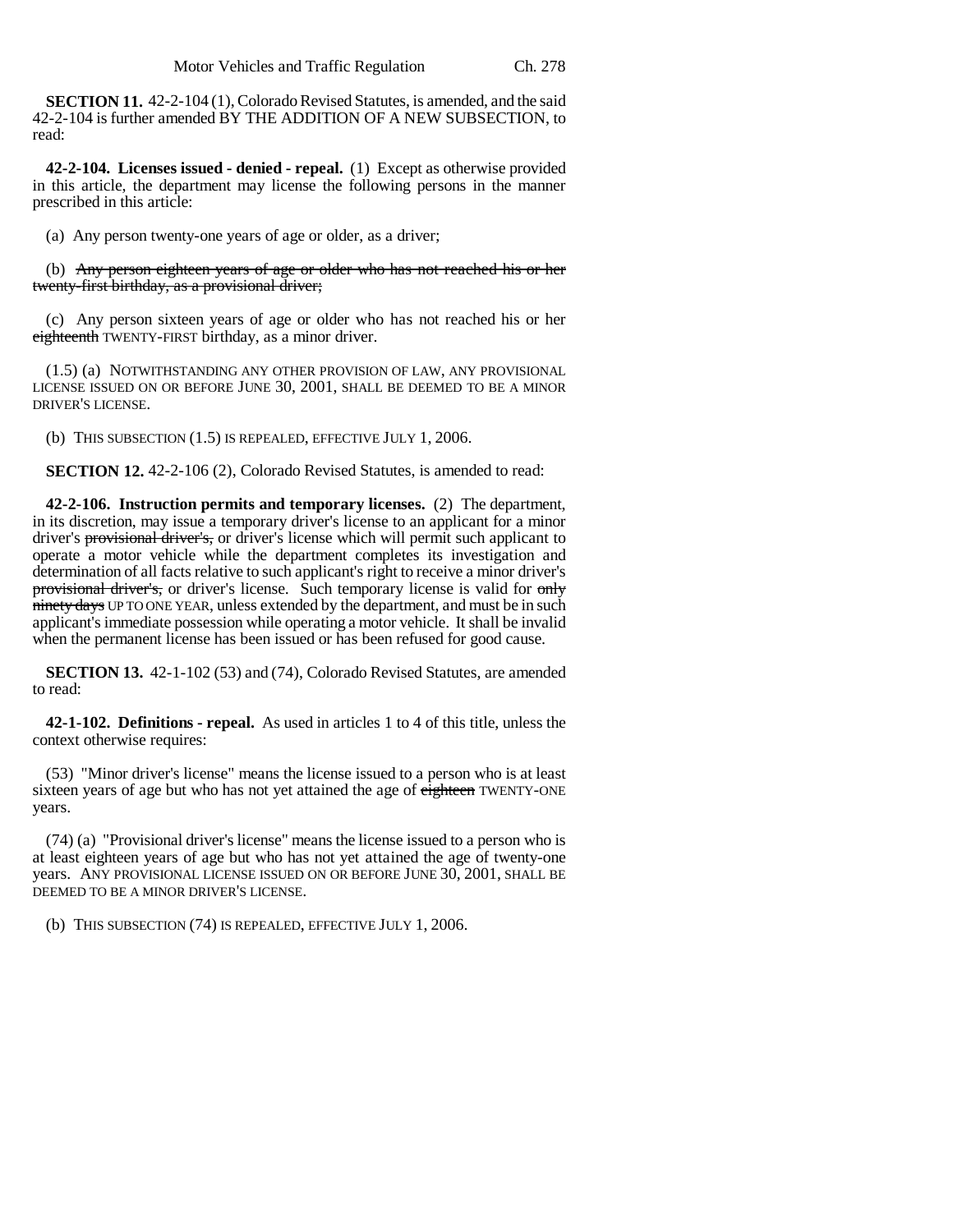**SECTION 14.** 42-2-101 (1), (2), (3), (4), (5), and (6), Colorado Revised Statutes, are amended to read:

**42-2-101. Licenses for drivers required.** (1) Except as otherwise provided in part 4 of this article for commercial drivers, no person shall drive any motor vehicle upon a highway in this state unless such person has been issued a currently valid driver's OR minor driver's or provisional driver's license or an instruction permit by the department under this article.

(2) No person shall drive any motor vehicle upon a highway in this state if such person's driver's OR minor driver's or provisional driver's license has been expired for one year or less and such person has not been issued another such license by the department or by another state or country subsequent to such expiration.

(3) No person shall drive any motor vehicle upon a highway in this state unless such person has in his or her immediate possession a current driver's OR minor driver's or provisional driver's license or an instruction permit issued by the department under this article.

(4) No person who has been issued a currently valid driver's OR minor driver's  $\sigma$ provisional driver's license or an instruction permit shall drive a type or general class of motor vehicle upon a highway in this state for which such person has not been issued the correct type or general class of license or permit.

(5) No person who has been issued a currently valid driver's OR minor driver's  $\sigma$ provisional driver's license or an instruction permit shall operate a motor vehicle upon a highway in this state without having such license or permit in such person's immediate possession.

(6) A charge of a violation of subsection (2) of this section shall be dismissed by the court if the defendant elects not to pay the penalty assessment and, at or before the defendant's scheduled court appearance, exhibits to the court a currently valid driver's OR minor driver's or provisional driver's license.

**SECTION 15.** 42-2-103, Colorado Revised Statutes, is amended to read:

**42-2-103. Motorized bicycles - driver's license required for operators.** An operator of a motorized bicycle shall possess a valid driver's license OR minor driver's license. or provisional driver's license. No motorized bicycle shall be operated on any interstate system as described in section 43-2-101 (2), C.R.S., except where a bicycle may be operated on such interstate system, on any limited-access road of the state highway system as described in section 43-2-101 (1), C.R.S., or on any sidewalk, unless such operation is specifically designated. Motorized bicycles may be operated upon roadways, except as provided in this section, and in bicycle lanes included within such roadways.

**SECTION 16.** 42-2-107 (1) (a), (1) (c), (1) (d), (2) (a), (3), and (5) (a) (I), Colorado Revised Statutes, are amended to read:

**42-2-107. Application for license or instruction permit - anatomical gifts donations to organ and tissue donation awareness fund - legislative declaration**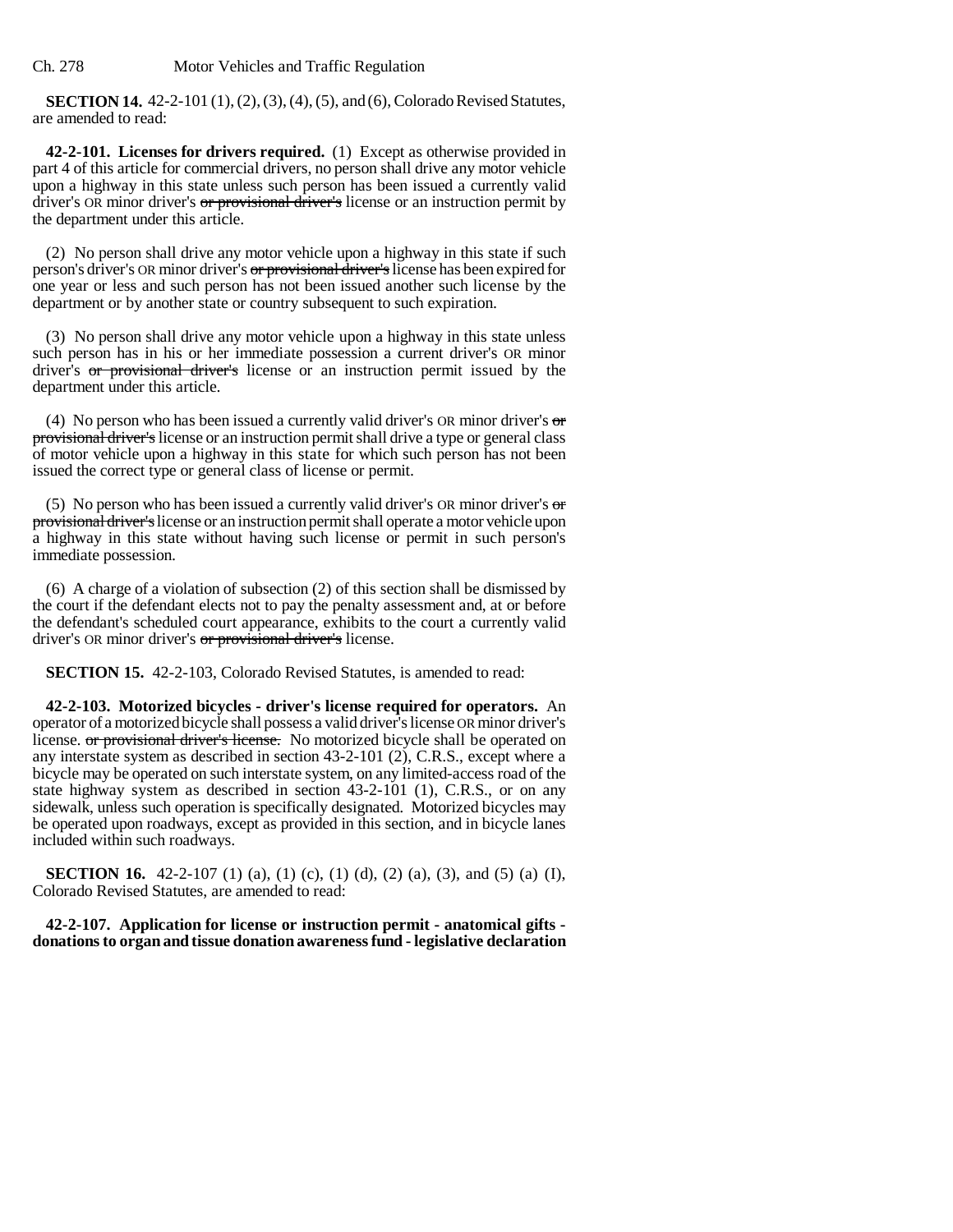**- repeal.** (1) (a) Every application for an instruction permit or for a driver's OR minor driver's or provisional driver's license shall be made upon forms furnished by the department. Every application shall be accompanied by the required fee. The fee for an application for any instruction permit shall be ten dollars. Every applicant shall submit, with the application, proof of age or proof of identity, or both, as the department may require.

(c) The department may not issue a driver's OR minor driver's or provisional driver's license to any person who is not lawfully present in the United States.

(d) The department may not issue a driver's OR minor driver's or provisional driver's license to any person who is not a resident of the state of Colorado. The department shall issue such a license only upon the furnishing of such evidence of residency that the department may require.

(2) (a) Every application shall state the full name, date of birth, sex, and residence address of the applicant; briefly describe the applicant; be signed by the applicant with such applicant's usual signature; have affixed thereon the applicant's fingerprint; and state whether the licensee has ever been licensed as a minor driver provisional driver, or driver and, if so, when and by what state or country and whether any such license has ever been denied, suspended, or revoked, the reasons therefor, and the date thereof. These statements shall be verified by the applicant's signature thereon.

(3) On or after July 1, 1974, an application for a driver's OR minor driver's  $\sigma$ provisional driver's license and the license issued as a result of said application may, at the applicant's option, contain an identification number which shall be the applicant's social security number.

(5) (a) (I) Prior to the issuance of a driver's OR minor driver's  $or$  provisional driver's license, the department shall determine if there are any outstanding judgments or warrants entered or issued against the applicant pursuant to section 42-4-1709 (7).

**SECTION 17.** 42-2-108 (3) and (4), Colorado Revised Statutes, are amended to read:

**42-2-108. Application of minors - repeal.** (3) In the event this state requires a minor UNDER THE AGE OF EIGHTEEN YEARS to deposit, or there is deposited upon such minor's behalf, proof of financial responsibility with respect to the operation of a motor vehicle owned by such minor or, if such minor is not the owner of a motor vehicle, with respect to the operating of any motor vehicle, in form and in amounts as required under the motor vehicle financial responsibility laws of this state, then the department may accept the application of such minor when accompanied by an affidavit of liability signed by one parent or the guardian of such minor. While such proof is maintained, such parent or guardian is not subject to the liability imposed under subsection (2) of this section.

(4) (a) FOR ALL PERSONS WHO WERE ISSUED A MINOR DRIVER'S LICENSE ON OR BEFORE JUNE 30, 2001, within twenty days after SUCH a minor reaches the age of eighteen years, such minor shall surrender to the department the minor driver's license and apply for a **provisional** RENEWAL OF THE MINOR driver's license.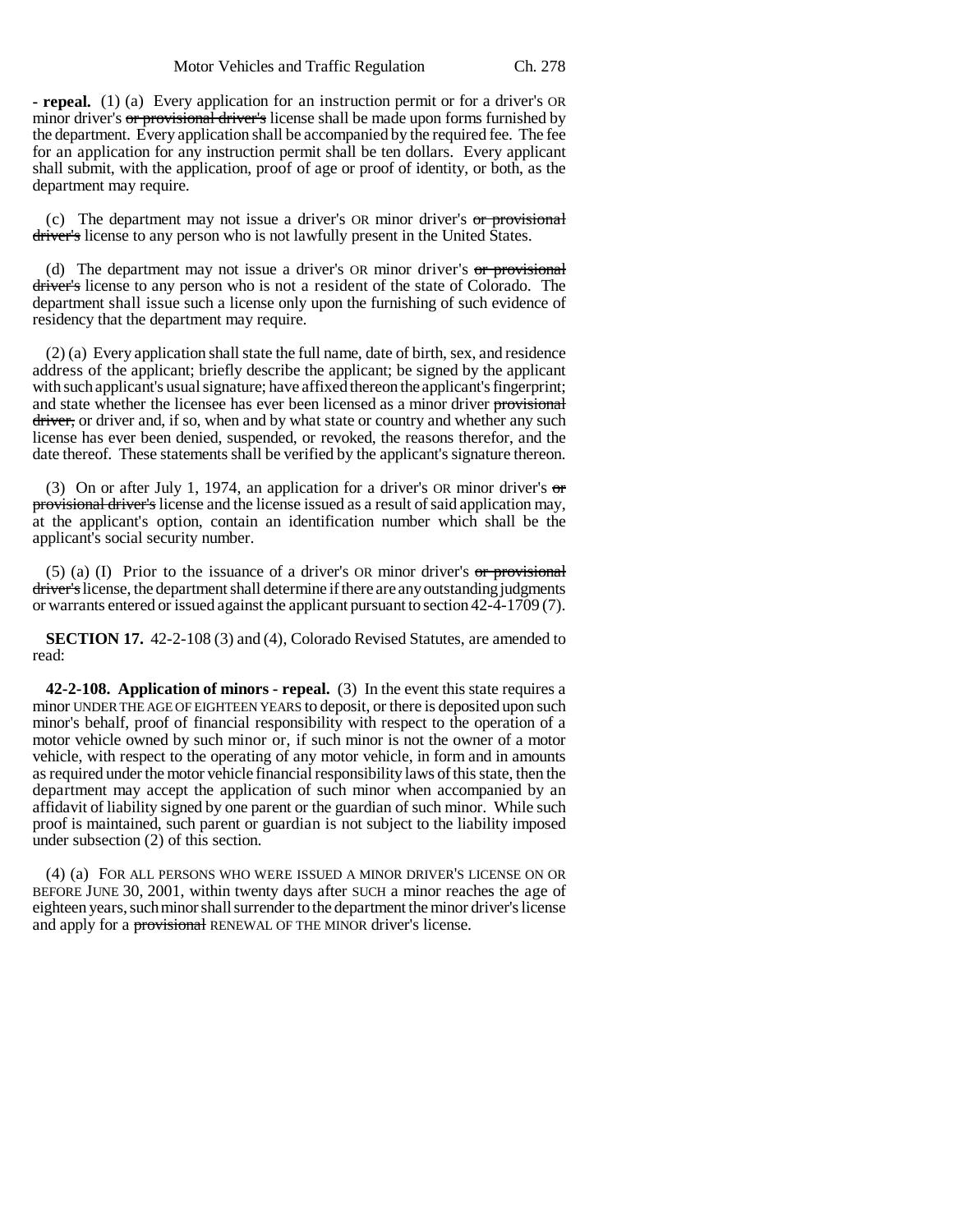Ch. 278 Motor Vehicles and Traffic Regulation

(b) THIS SUBSECTION (4) IS REPEALED, EFFECTIVE JULY 1, 2006.

**SECTION 18.** 42-2-109 (1), Colorado Revised Statutes, is amended to read:

**42-2-109. Release from liability.** (1) Any person who has signed the affidavit of liability which accompanied the application of a minor for a minor driver's license or permit may thereafter file with the department a verified written request that the license of said minor be cancelled. Upon receipt of such request, the department shall cancel the license of said minor, UNLESS THE MINOR HAS ALREADY REACHED THE AGE OF EIGHTEEN YEARS, and the person who signed the affidavit of liability for such minor shall be relieved from all liability imposed by section 42-2-108 (2).

**SECTION 19.** 42-2-110, Colorado Revised Statutes, is amended to read:

**42-2-110. Revocation upon death of signer for minor.** (1) The department, upon receipt of satisfactory evidence of the death of the person who signed the affidavit of liability which accompanied the application for a license of such minor, shall cancel such license, UNLESS THE MINOR HAS ALREADY REACHED THE AGE OF EIGHTEEN YEARS, and shall not issue a new license until such time as a new application is made pursuant to the provisions of this article.

(2) In the event of the death of the signer, the A licensee UNDER THE AGE OF EIGHTEEN YEARS shall notify the department and secure the necessary new signer.

**SECTION 20.** 42-2-115 (1), Colorado Revised Statutes, is amended to read:

**42-2-115. License, permit, or identification card to be exhibited on demand.** (1) No person who has been issued a driver's OR minor driver's or provisional driver's license or an instruction permit or an identification card as defined in section 42-2-301 (2), who operates a motor vehicle in this state, and who has such license, permit, or identification card in such person's immediate possession shall refuse to remove such license, permit, or identification card from any billfold, purse, cover, or other container and to hand the same to any peace officer who has requested such person to do so if such peace officer reasonably suspects that such person is committing, has committed, or is about to commit a violation of article 2, 3, 4, 5, 6, 7, or 8 of this title.

**SECTION 21.** 42-2-116 (1) and (4), Colorado Revised Statutes, are amended to read:

**42-2-116. Restricted license.** (1) The department, upon issuing a driver's provisional driver's or minor driver's license or an instruction permit, has authority, whenever good cause appears, to impose restrictions, limitations, or conditions which are suitable to the licensee's driving ability with respect to the type of special mechanical control device required on a motor vehicle which the licensee may operate or which limit the right of the licensee to drive a motor vehicle except when such licensee is required to drive to and from the licensee's place of employment or to perform duties within the course of employment or to impose such other restrictions applicable to the licensee as the department may determine to be appropriate to assure the safe operation of a motor vehicle by the licensee.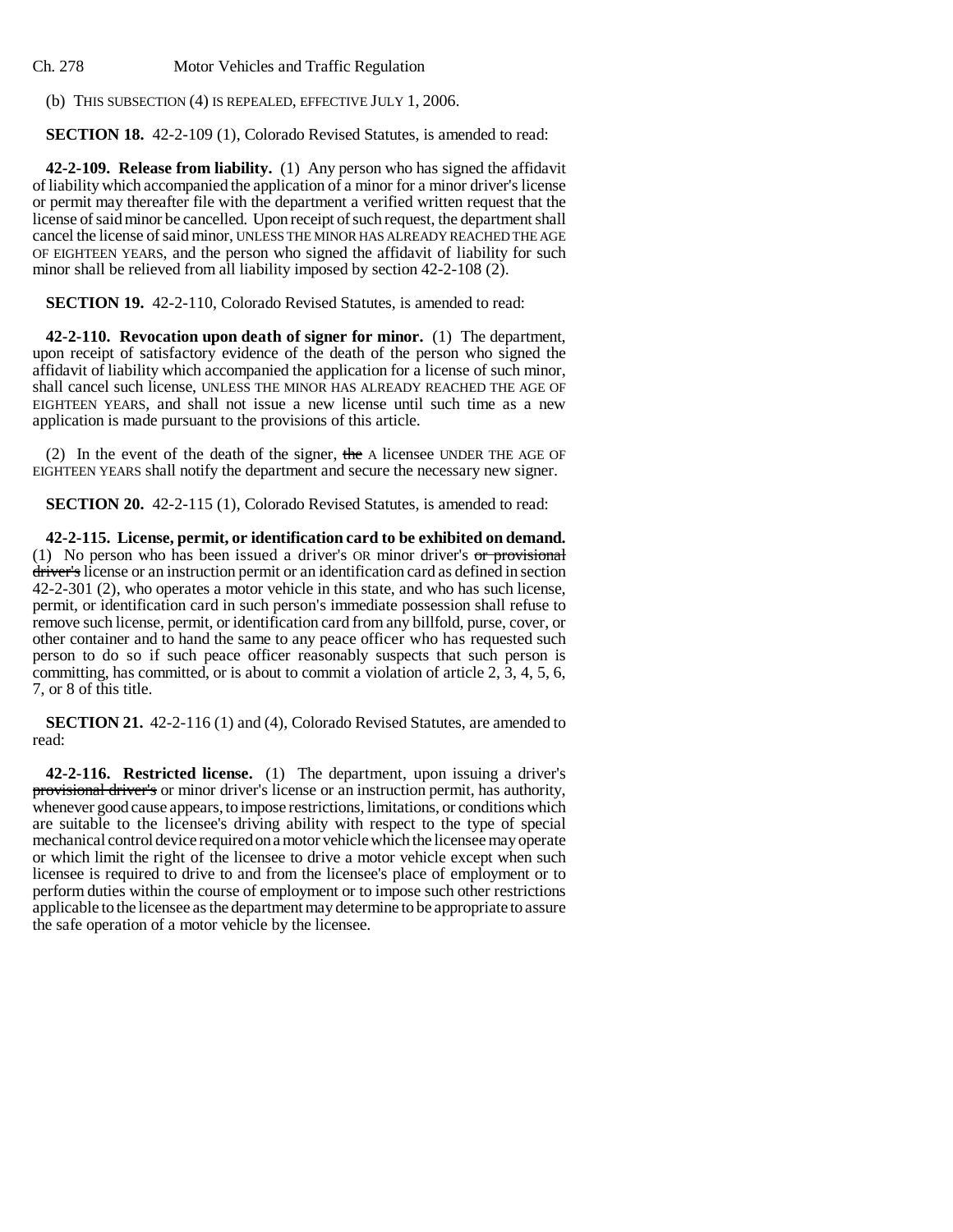(4) No person shall operate a motor vehicle upon a highway or elsewhere within this state in any manner in violation of the restrictions, limitations, or conditions imposed in a special restricted license, in a driver's provisional driver's, or minor driver's license, or in an instruction permit issued to such person by the department

**SECTION 22.** The introductory portion to 42-2-122 (1) and 42-2-122 (2) and (2.5) (a), Colorado Revised Statutes, are amended to read:

or by another state or country.

**42-2-122. Department may cancel license - limited license for physical or mental limitations.** (1) The department has the authority to cancel, deny, or deny the reissuance of any driver's OR minor driver's or provisional driver's license upon determining that the licensee was not entitled to the issuance thereof for any of the following reasons:

(2) The department has the authority to cancel any driver's OR minor driver's  $\sigma$ provisional driver's license if, subsequent to the issuance of such license, the department has authentic information that a condition developed or an act was committed which places such licensee in one of the categories for which cancellation is authorized.

 $(2.5)$  (a) Any person who has had a driver's OR minor driver's  $or$  provisional driver's license or driving privilege cancelled pursuant to paragraph (b) of subsection (1) of this section who is receiving or has received therapy treatment for physical or mental incompetence or an evaluation for such incompetence through a rehabilitation provider or licensed physician certified by the department to provide rehabilitative driving instruction may receive a limited license with such limitations as the department deems necessary after consultation with and upon the recommendation of the rehabilitation provider or licensed physician.

**SECTION 23.** 42-2-124 (1), (2), and (3), Colorado Revised Statutes, are amended to read:

**42-2-124. When court to report convictions.** (1) (a) Except as otherwise provided, whenever any person is convicted of any offense for which this article makes mandatory the revocation of the driver's OR minor driver's or provisional driver's license of such person by the department, the court in which such conviction is had shall require the offender to immediately surrender such driver's OR minor driver's or provisional driver's license or any instruction permit to the court at the time of conviction, and the court shall, not later than ten days after such conviction, forward the license to the department, together with a record of such conviction on the form prescribed by the department. Any person who does not immediately surrender such person's license or permit to the court commits a class 2 misdemeanor traffic offense, unless such person swears or affirms under oath administered by the court and subject to the penalties of perjury, that the license or permit has been lost, destroyed, or is not in said person's immediate possession. Any person who swears or affirms that the license or permit is not in the immediate possession of said person shall surrender said license or permit to the court within five days of the sworn or affirmed statement, and if not surrendered within such time, said person commits a class 2 misdemeanor traffic offense.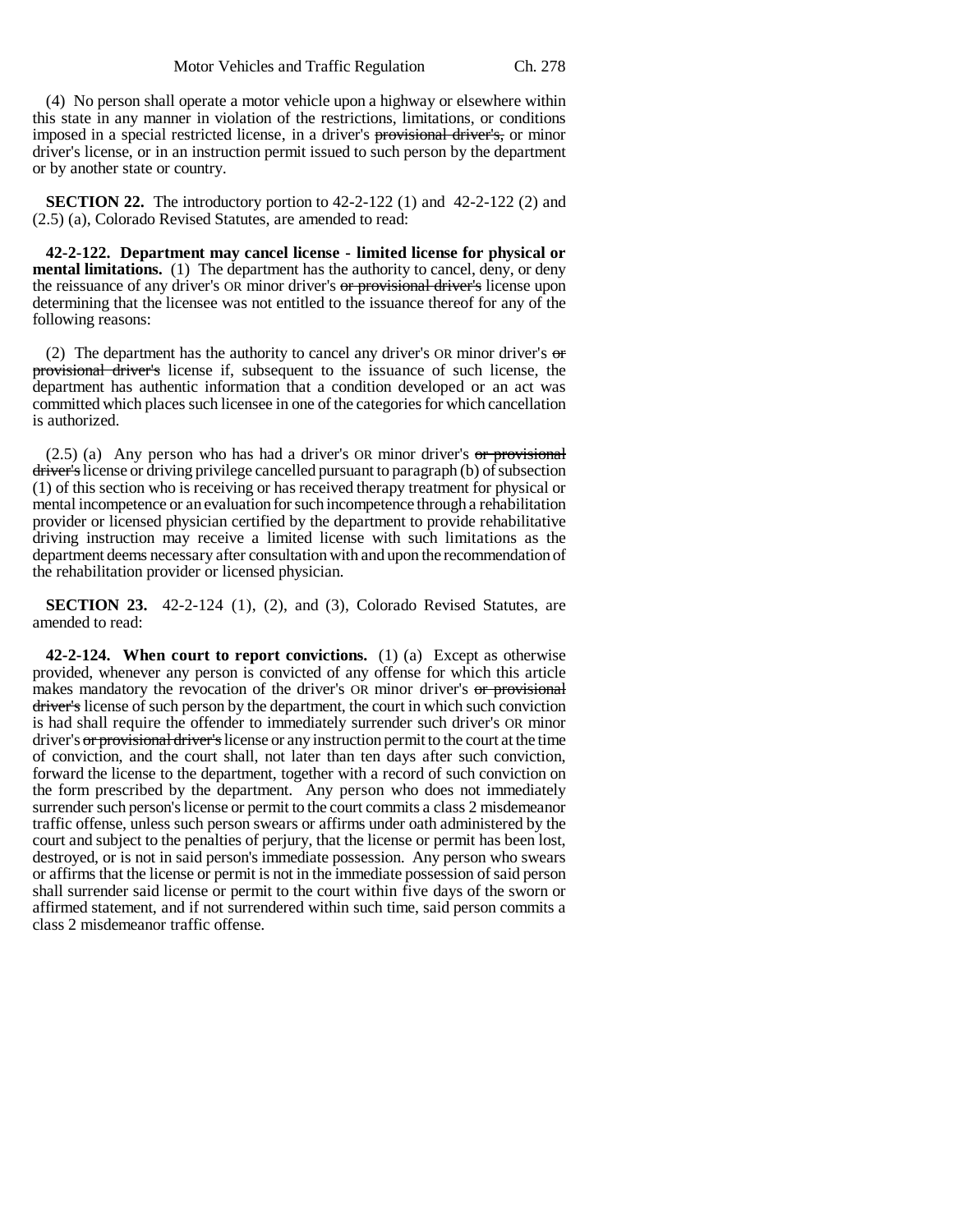## Ch. 278 Motor Vehicles and Traffic Regulation

(b) Whenever the driver's history of any person shows that such driver is required to maintain financial responsibility for the future and is unable to show to the court that the driver is maintaining the required financial responsibility for the future, the court shall require the immediate surrender to it of the driver's, minor driver's, provisional driver's, or temporary driver's license or any instruction permit held by such person, and the court, within forty-eight hours after receiving the license, shall forward the license to the department with the form prescribed by the department.

(2) Every court having jurisdiction over offenses committed under this article or any other law of this state regulating the operation of motor vehicles on highways and every military authority having jurisdiction over offenses substantially the same as those set forth in section 42-2-127 (5) which occur on a federal military installation in this state shall forward to the department a record of the conviction of any person in said court or by said authority for a violation of any said laws not later than ten days after the day of sentencing for such conviction and may recommend the suspension or retention of the driver's, minor driver's, provisional driver's, or temporary driver's license or any instruction permit of the person so convicted.

(3) Except as otherwise provided, the term "convicted" or "conviction" means a sentence imposed following a plea of guilty or nolo contendere or a verdict of guilty by the court or a jury, excluding all stays of sentence. The payment of a penalty assessment under the provisions of section 42-4-1701 shall also be considered a conviction if the summons states clearly the points to be assessed for that offense. Whenever suspension or revocation of a license is authorized or required for conviction of any offense under state law, a final finding of guilty of a violation of a municipal ordinance governing a substantially equivalent offense in a city, town, or city and county shall, for purposes of such suspension or revocation, be deemed and treated as a conviction of the corresponding offense under state law. The department has the authority to suspend a driver's OR minor driver's or provisional driver's license pending any final determination of a conviction on appeal.

**SECTION 24.** The introductory portion to 42-2-125 (1) and 42-2-125 (1) (g) (II), (1) (g.5), (1) (k) (II), (3), (6) (c), and (7), Colorado Revised Statutes, are amended to read:

**42-2-125. Mandatory revocation of license and permit.** (1) The department shall immediately revoke the license or permit of any driver OR minor driver  $\sigma$ provisional driver upon receiving a record showing that such driver has:

(g) (II) In the case of a minor driver,  $\sigma r$  a provisional driver, been convicted of one or two offenses under section  $42-4-1301$  (1) or (2) (a) committed while such driver was under twenty-one years of age;

 $(g.5)$  In the case of a minor or provisional driver, been convicted of an offense under section 42-4-1301 (2) (a.5) committed when such driver was under twenty-one years of age;

(k) (II) In the case of a minor driver,  $\sigma r$  provisional driver, been convicted of or adjudicated for any offense provided for in section 18-18-404 (1) (b), 18-18-405 (2) (d) (I), or  $18-18-406$  (1),  $(3)$  (a) (I), or (4) (a) (I), C.R.S., or any comparable municipal charter or ordinance offense.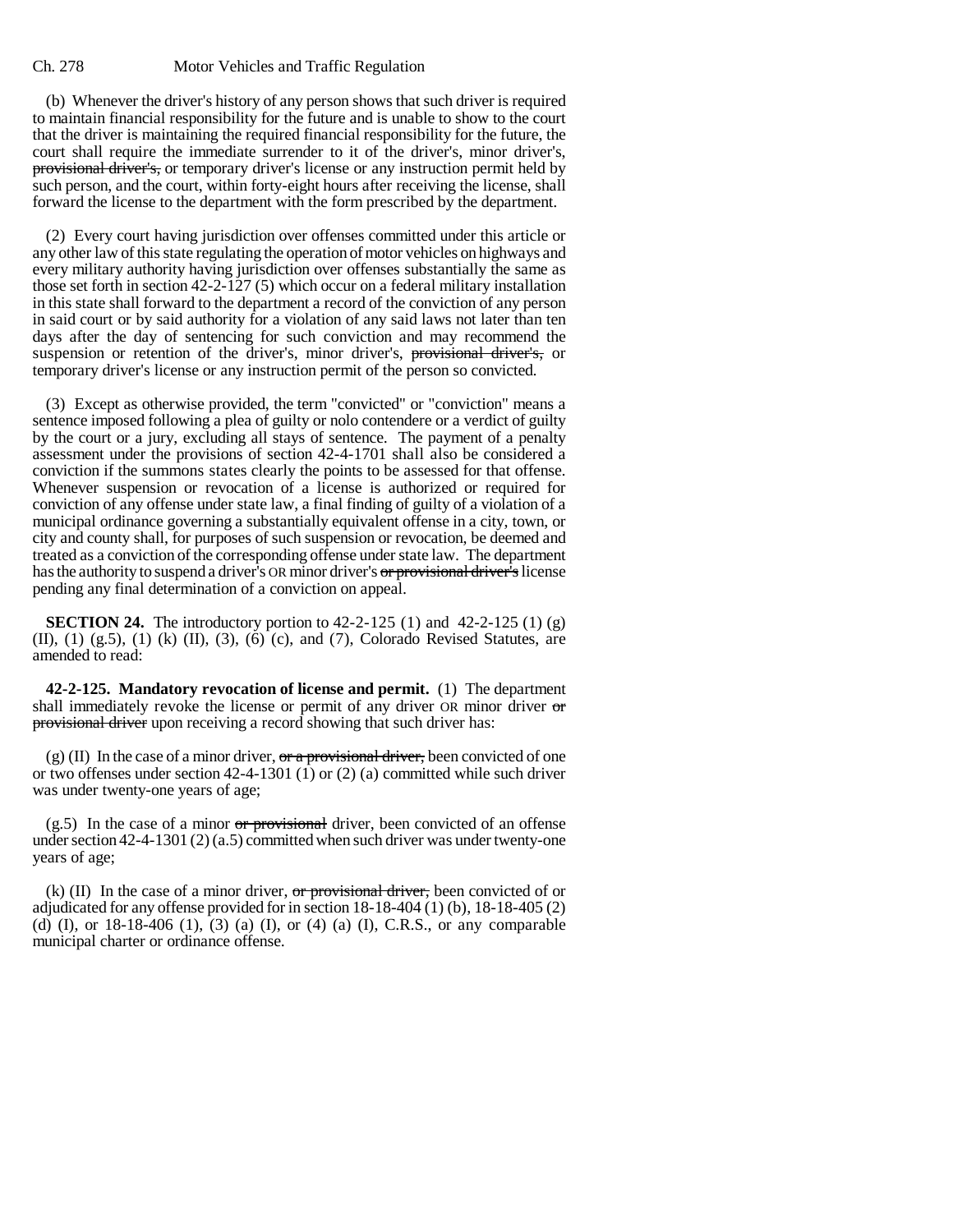(3) Upon revoking the license of any person as required by this section, the department shall immediately notify the licensee as provided in section 42-2-119 (2). Where a minor driver's  $\sigma r$  provisional driver's license is revoked under paragraph  $(k)$ (II), (m), or (n) of subsection (1) of this section, such revocation shall not run concurrently with any previous or subsequent suspension, revocation, cancellation, or denial that is provided for by law.

(6) (c) Any person who has a provisional driver's license revoked pursuant to paragraph  $(k)$  (II) or (m) of subsection (1) of this section shall be subject to a revocation period that shall continue for the period of time described hereafter:

(I) After one conviction, twenty-four hours of public service if ordered by the court, or three months;

(II) After a second conviction, six months;

(III) After any third or subsequent conviction, one year.

(7) Any person who has a driver's license, provisional driver's license, minor driver's license, or temporary instruction permit revoked pursuant to paragraph (n) of subsection (1) of this section shall be subject to a revocation period which shall continue for the period of six months for each conviction.

**SECTION 25.** 42-2-126 (5) (c) and (8) (d), Colorado Revised Statutes, are amended to read:

**42-2-126. Revocation of license based on administrative determination.** (5) (c) A copy of the completed notice of revocation form, a copy of any completed temporary permit form, and any driver's, minor driver's, provisional driver's, or temporary driver's license or any instruction permit taken into possession under this section shall be forwarded to the department by the officer along with the affidavit and documents required in subsections (2) and (3) of this section.

(8) (d) At the time the request for a hearing is made, if it appears from the record that the person is the holder of a valid driver's OR minor driver's or provisional driver's license or any instruction permit issued by this state or temporary permit issued pursuant to subsection (5) of this section and that the license has been surrendered as required pursuant to subsection (5) of this section, the department shall issue a temporary permit which will be valid until the scheduled date for the hearing. If necessary, the department may later issue an additional temporary permit or permits in order to stay the effective date of the revocation until the final order is issued following the hearing, as required by subsection (6) of this section.

**SECTION 26.** The introductory portion to 42-2-126.1 (1), Colorado Revised Statutes, is amended to read:

**42-2-126.1. Probationary licenses for persons convicted of alcohol-related driving offenses - ignition interlock devices - fees - interlock fund created violations of probationary license - repeal.** (1) Except as prohibited by subsection (1.5) of this section, a person whose driver's license or, IF EIGHTEEN YEARS OF AGE OR OLDER, provisional MINORS driver's license has been revoked because of a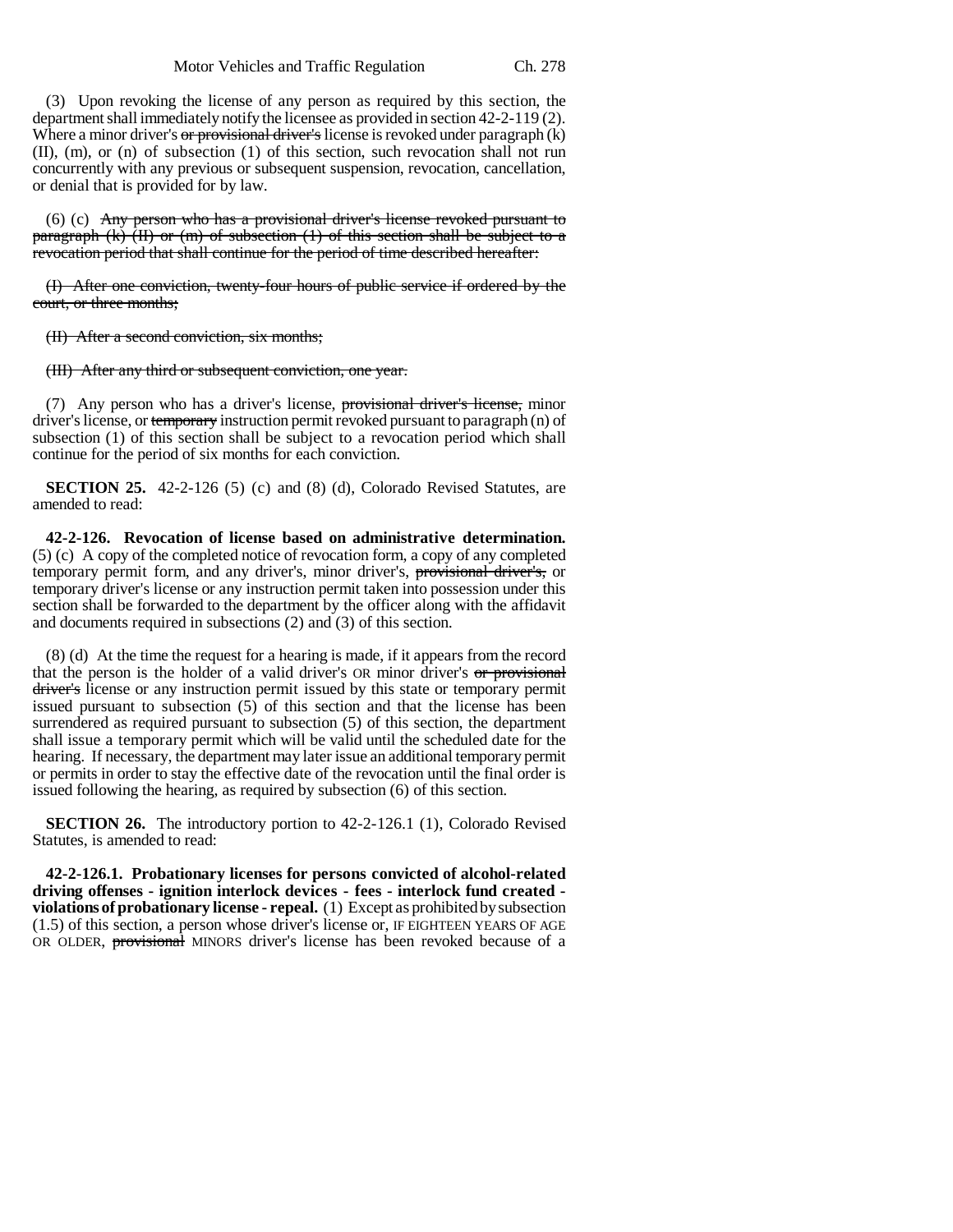violation of any provision of section  $42-4-1301$  (1) (a), (1) (b), or (2) or has been revoked under any provision of section  $42-2-125$  (1) (g) or (1) (i),  $42-2-126$ , or 42-2-202 may apply for a probationary license under the provisions of this section as follows:

**SECTION 27.** 42-2-127 (1) (a), (1) (b), (1) (c), and (2) (b), Colorado Revised Statutes, are amended to read:

**42-2-127. Authority to suspend license - to deny license - type of conviction - points.** (1) (a) Except as provided in paragraph (b) of subsection (8) of this section, the department has the authority to suspend the license of any driver who, in accordance with the schedule of points set forth in this section, has been convicted of traffic violations resulting in the accumulation of twelve points OR MORE within any twelve consecutive months or eighteen points OR MORE within any twenty-four consecutive months, or, in the case of a **provisional** MINOR driver eighteen years of age or older, who has accumulated nine points OR MORE within any twelve consecutive months, or twelve points OR MORE within any twenty-four consecutive months, or fourteen points OR MORE within the time period for which the license was issued FOR VIOLATIONS OCCURRING AFTER REACHING THE AGE OF EIGHTEEN YEARS, or, in the case of a minor driver UNDER THE AGE OF EIGHTEEN YEARS, who has accumulated more than five points within any twelve consecutive months or more than six points within the time period for which the license was issued FOR VIOLATIONS OCCURRING PRIOR TO REACHING THE AGE OF EIGHTEEN YEARS; except that the accumulation of points causing the subjection to suspension of the license of a chauffeur who, in the course of employment, has as a principal duty the operation of a motor vehicle shall be sixteen points in one year, twenty-four points in two years, or twenty-eight points in four years, if all the points are accumulated while said chauffeur is in the course of employment. Any provision of this section to the contrary notwithstanding, the license of a chauffeur who is convicted of a violation of section 42-4-1301 (1) or (2) or leaving the scene of an accident shall be suspended in the same manner as if the offense occurred outside the course of employment. Whenever a minor driver UNDER THE AGE OF EIGHTEEN YEARS receives a summons for a traffic violation, the minor's parent or legal guardian or, if the minor is without parents or guardian, the person who signed the minor driver's application for a license shall immediately be notified by the court from which such summons was issued.

(b) If any applicant for a license to operate a motor vehicle has illegally operated a motor vehicle in this state prior to the issuance of a valid driver's provisional driver's, or minor driver's license or instruction permit or in violation of the terms of any instruction permit within thirty-six months prior to said application, the department has the authority to deny the issuance of said license for not more than twelve months. if the violation did not occur prior to July 1, 1974.

(c) For the purpose of this section, any points accumulated by a minor under  $\alpha$ temporary AN instruction permit shall apply to the minor driver's or provisional driver's license subsequently issued to or applied for by such minor.

(2) (b) The accumulation of points within the time periods provided in subsection (1) of this section shall not be affected by the issuance or renewal of any driver's OR minor driver's or provisional driver's license issued under the provisions of this article or the anniversary date thereof.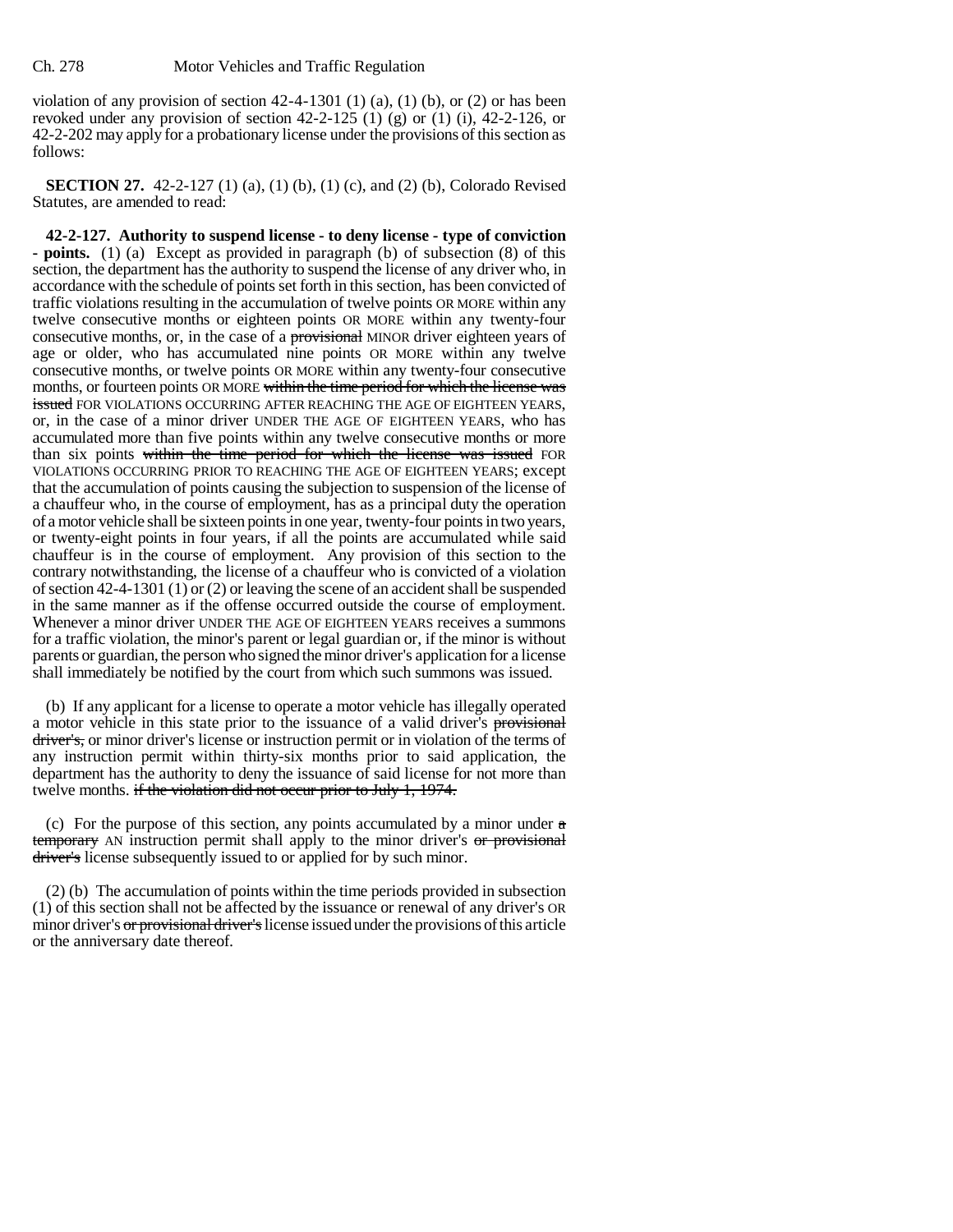**SECTION 28.** 42-2-127.7 (5) (b) and (7) (d), Colorado Revised Statutes, are amended to read:

**42-2-127.7. Authority to suspend license - uninsured motorists - legislative declaration.** (5) (b) A copy of the completed notice of suspension form, a copy of any completed temporary permit form, and any driver's, minor driver's, provisional driver's, or temporary driver's license or any instruction permit taken into possession under this section shall be forwarded to the department by the law enforcement officer along with the affidavit and documents required in subsections (2) and (3) of this section.

(7) (d) At the time the request for a hearing is made, if it appears from the record that the person is the holder of a valid driver's OR minor driver's or provisional driver's license or any instruction permit issued by this state or temporary permit issued pursuant to subsection (5) of this section and that the license has been surrendered as required pursuant to subsection (5) of this section, the department shall issue a temporary permit upon the receipt of evidence of current liability insurance in the respondent's name. The temporary permit will be valid until the scheduled date for the hearing. If necessary, the department may later issue an additional temporary permit or permits in order to stay the effective date of the suspension until the final order is issued following the hearing, as required by subsection (6) of this section.

**SECTION 29.** 42-2-129, Colorado Revised Statutes, is amended to read:

**42-2-129. Mandatory surrender of license or permit for driving under the influence or with excessive alcoholic content.** Upon a plea of guilty or nolo contendere, or a verdict of guilty by the court or a jury, to a violation of section 42-4-1301 (1) (a), (1) (c), or (2) (a), or, for a person under twenty-one years of age, to a violation of section 42-4-1301 (1) (a), (1) (b), (1) (c), (2) (a), or (2) (a.5), the court shall require the offender to immediately surrender the offender's driver's, minor driver's, provisional driver's, or temporary driver's license or instruction permit to the court. The court shall forward to the department a notice of plea or verdict, on the form prescribed by the department, together with the offender's license or permit, not later than ten days after the surrender of the license or permit. Any person who does not immediately surrender such license or permit to the court, except for good cause shown, commits a class 2 misdemeanor traffic offense.

**SECTION 30.** 42-2-130, Colorado Revised Statutes, is amended to read:

**42-2-130. Mandatory surrender of license or permit for drug convictions.** Immediately upon a plea of guilty or nolo contendere or a verdict of guilty by the court or a jury to or adjudication for an offense for which revocation of a license or permit is mandatory pursuant to section 42-2-125 (1) (k), the court shall require the offender to immediately surrender the offender's driver's, minor driver's, provisional driver's, or temporary driver's license or instruction permit to the court. The court shall forward to the department a notice of plea or verdict on the form prescribed by the department, together with the offender's license or permit, not later than ten days after the surrender of the license or permit. Any person who does not immediately surrender such person's license or permit to the court commits a class 2 misdemeanor traffic offense, unless such person swears or affirms under oath administered by the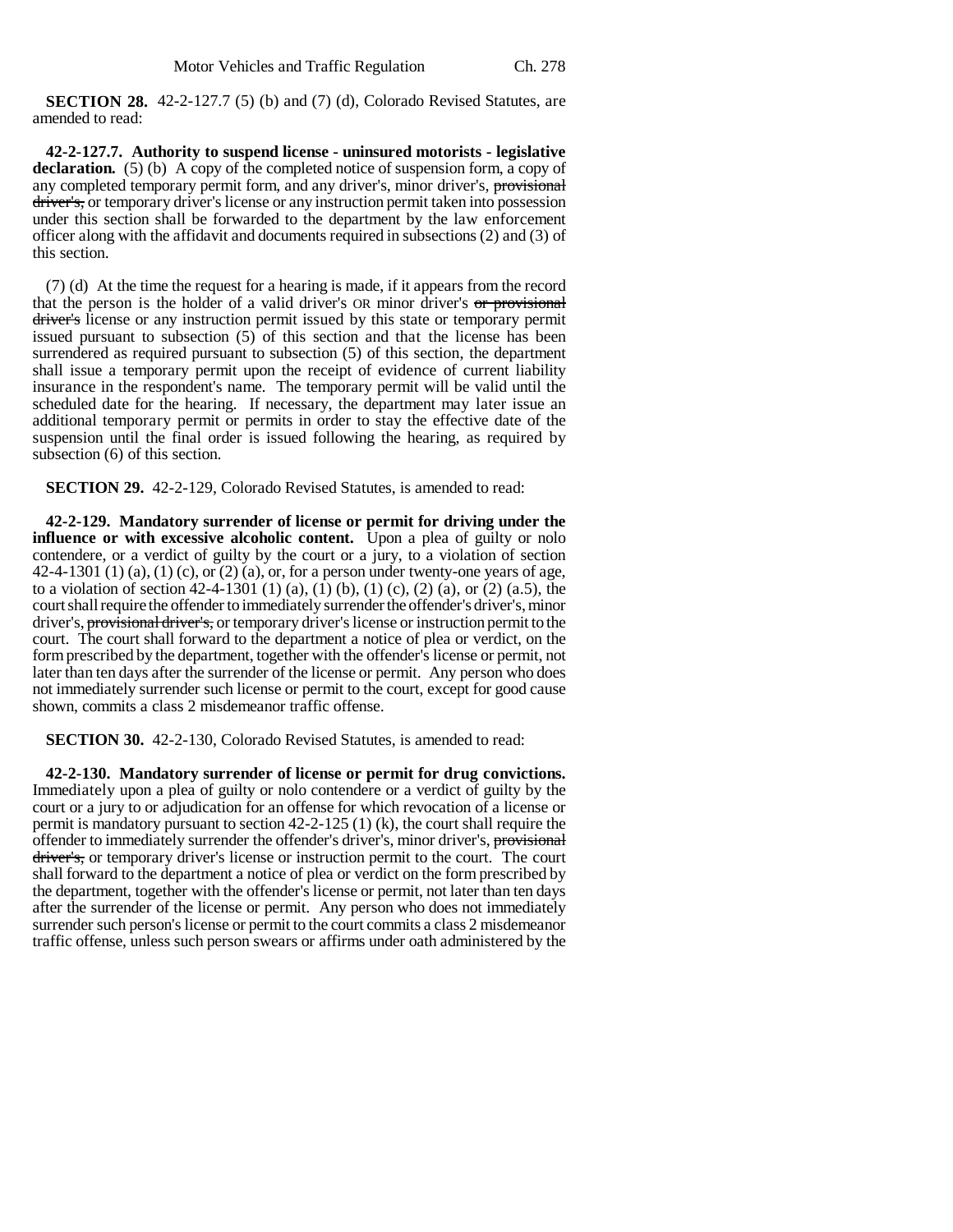## Ch. 278 Motor Vehicles and Traffic Regulation

court and subject to the penalties of perjury, that the license or permit has been lost, destroyed, or is not in said person's immediate possession. Any person who swears or affirms that the license or permit is not in the immediate possession of said person shall surrender said license or permit to the court within five days of the sworn or affirmed statement, and, if not surrendered within such time, said person commits a class 2 misdemeanor traffic offense.

**SECTION 31.** 42-2-131.5, Colorado Revised Statutes, is amended to read:

**42-2-131.5. Revocation of license or permit for convictions involving defacing property.** Upon a plea of guilty or nolo contendere or a verdict of guilty by the court or a jury to an offense for which revocation of a driver's license, provisional driver's license, or minor driver's license, TEMPORARY DRIVER'S LICENSE, or permit is mandatory pursuant to section 42-2-125 (1) (n), the court shall forward to the department a notice of plea or verdict on the form prescribed by the department. Any revocation pursuant to section 42-2-125 (1) (n) shall begin when the department gives notice of such revocation to the person in accordance with section 42-2-119 (2).

**SECTION 32.** 42-2-132 (1), Colorado Revised Statutes, is amended to read:

**42-2-132. Period of suspension or revocation.** (1) The department shall not suspend a driver's OR minor driver's or provisional driver's license to drive a motor vehicle on the public highways for a period of more than one year, except as permitted under sections 42-2-127 (9) and 42-2-138 and except for noncompliance with the provisions of subsection (4) of this section or section 42-7-406, or both.

**SECTION 33.** 42-2-136 (1), (2), (3), and (4), Colorado Revised Statutes, are amended to read:

**42-2-136. Unlawful possession or use of license.** (1) No person shall have in such person's possession a lawfully issued driver's, minor driver's, or provisional TEMPORARY driver's license or instruction permit, knowing that such license or permit has been falsely altered by means of erasure, obliteration, deletion, insertion of new matter, transposition of matter, or any other means so that such license or permit in its thus altered form falsely appears or purports to be in all respects an authentic and lawfully issued license or permit.

(2) No person shall have in such person's possession a paper, document, or other instrument which falsely appears or purports to be in all respects a lawfully issued and authentic driver's, minor driver's, or provisional TEMPORARY driver's license or instruction permit, knowing that such instrument was falsely made and was not lawfully issued.

(3) No person shall display or represent as being such person's own any driver's, minor driver's, or provisional TEMPORARY driver's license or any instruction permit which was lawfully issued to another person.

(4) No person shall fail or refuse to surrender to the department upon its lawful demand any driver's, minor driver's, or provisional TEMPORARY driver's license or any instruction or temporary permit issued to such person which has been suspended, revoked, or cancelled by the department. The department shall notify the district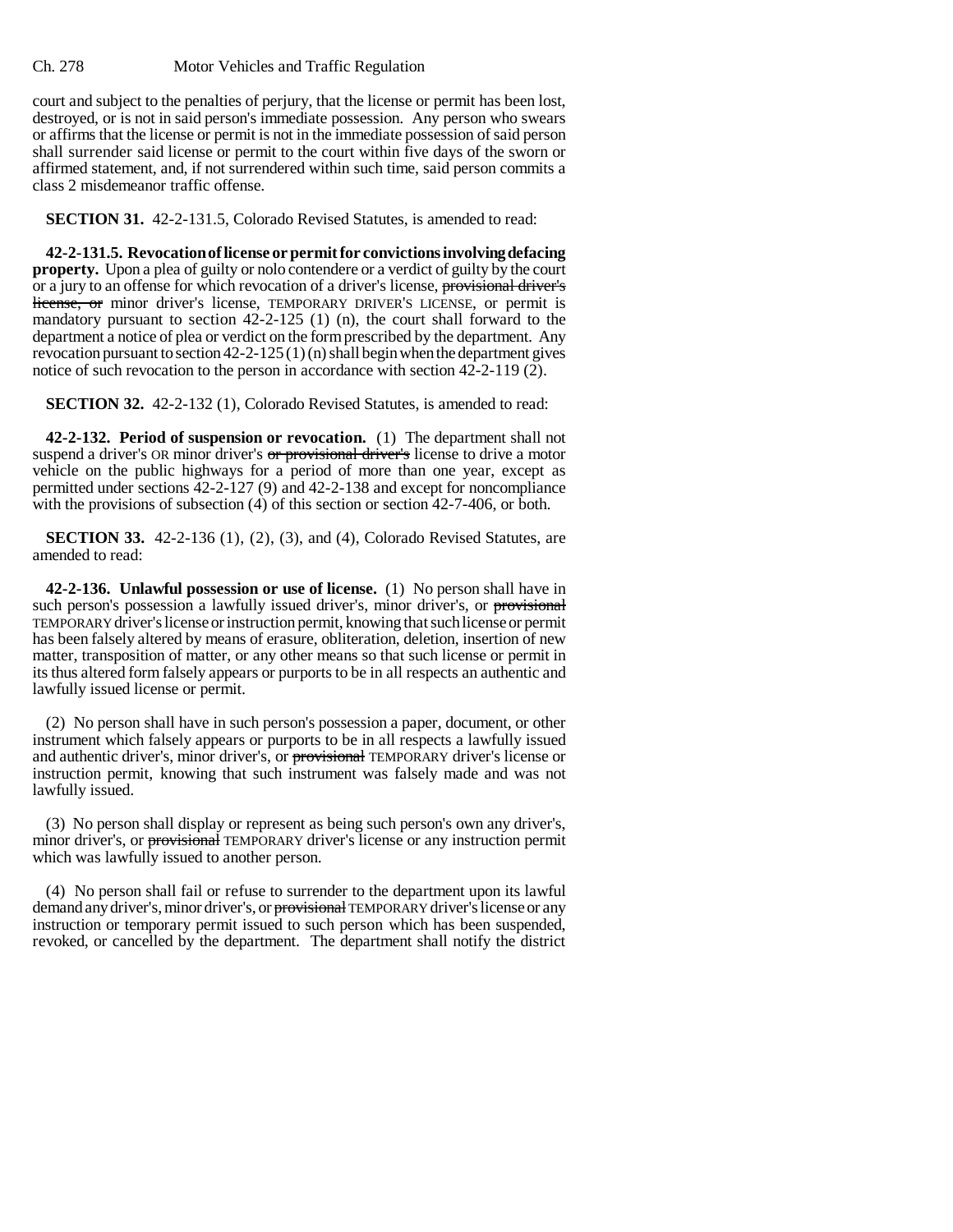attorney's office in the county where such violation occurred, in writing, of all violations of this subsection (4).

**SECTION 34.** 42-2-138 (1) (b) and (1) (e), Colorado Revised Statutes, are amended to read:

**42-2-138. Driving under restraint - penalty.** (1) (b) Upon a second or subsequent conviction under paragraph (a) of this subsection (1) within five years after the first conviction thereunder, in addition to the penalty prescribed in said paragraph (a) of this subsection (1), the defendant shall not be eligible to be issued a driver's OR minor driver's or provisional driver's license or extended any driving privilege in this state for a period of three years after such second or subsequent conviction.

(e) Upon a second or subsequent conviction under subparagraph (I) of paragraph (d) of this subsection (1) within five years after the first conviction thereunder, in addition to the penalty prescribed in said subparagraph (I), the defendant shall not be eligible to be issued a driver's OR minor driver's or provisional driver's license or extended any driving privilege in this state for a period of four years after such second or subsequent conviction.

**SECTION 35.** 42-2-139 (1), Colorado Revised Statutes, is amended to read:

**42-2-139. Permitting unauthorized minor to drive.** (1) No parent or guardian shall cause or knowingly permit his or her child or ward under the age of eighteen years to drive a motor vehicle upon any highway when such minor has not been issued a currently valid minor driver's or provisional driver's license or instruction permit or shall cause or knowingly permit such child or ward to drive a motor vehicle upon any highway in violation of the conditions, limitations, or restrictions contained in a license or permit which has been issued to such child or ward.

**SECTION 36.** 42-2-140 (1), Colorado Revised Statutes, is amended to read:

**42-2-140. Permitting unauthorized person to drive.** (1) No person shall authorize or knowingly permit a motor vehicle owned by such person or under such person's hire or control to be driven upon any highway by any person who has not been issued a currently valid driver's OR minor driver's or provisional driver's license or an instruction permit or shall cause or knowingly permit such person to drive a motor vehicle upon any highway in violation of the conditions, limitations, or restrictions contained in a license or permit which has been issued to such other person.

**SECTION 37.** 42-2-404 (4), Colorado Revised Statutes, is amended to read:

**42-2-404. License for drivers - limitations.** (4) The provisions of this part 4 shall not apply to any person who is at least eighteen years of age but less than twenty-one years of age and who operates a commercial motor vehicle upon the highways of this state solely in intrastate operations. Pursuant to the provisions of section 42-2-101 (4), no such person of such age shall operate any commercial motor vehicle upon the highways of this state unless such person has been issued and is in immediate possession of a **provisional** MINOR driver's license of the correct type of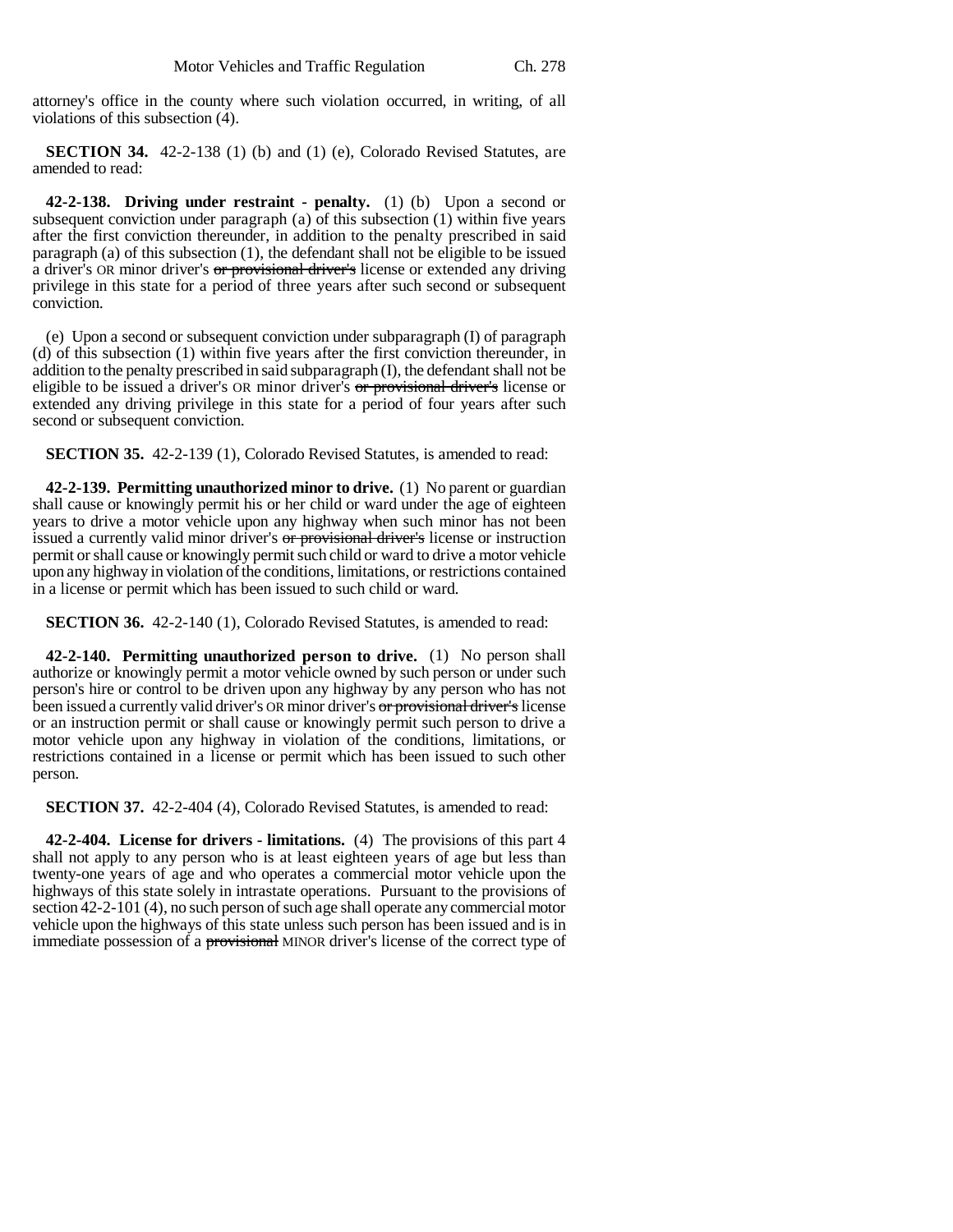Ch. 278 Motor Vehicles and Traffic Regulation

general class for the type or general class of motor vehicle which is issued.

**SECTION 38.** 42-2-406 (2), Colorado Revised Statutes, is amended to read:

**42-2-406. Fees.** (2) Notwithstanding any other provision of law, the fee FOR A PERSON EIGHTEEN YEARS OF AGE OR OLDER for issuance of a provisional MINOR driver's license which authorizes operation of a commercial motor vehicle upon the highways of this state shall be twenty-five dollars. When issuing such a provisional MINOR driver's license, the office of the county clerk and recorder shall collect and retain the sum of six dollars, and nineteen dollars shall be forwarded to the department for transmission to the state treasurer, who shall credit the same to the highway users tax fund. The general assembly shall make annual appropriations therefrom for the expenses of the administration of parts 1 and 2 of this article and this part 4; except that eight dollars and fifty cents of each such provisional MINOR driver's license fee shall be allocated pursuant to section 43-4-205 (6) (b), C.R.S.

**SECTION 39.** The introductory portion to 42-4-1709 (7) (a), Colorado Revised Statutes, is amended to read:

**42-4-1709. Penalty assessment notice for traffic infractions - violations of provisions by officer - driver's license.** (7) (a) No person shall be allowed or permitted to obtain or renew a permanent driver's, minor driver's, provisional driver's, or probationary license if such person has, at the time of making application for obtaining or renewing such driver's license:

**SECTION 40.** 12-34-105 (5) (a) and (5) (c), Colorado Revised Statutes, are amended to read:

**12-34-105. Manner of executing anatomical gifts.** (5) (a) The department of revenue shall place on the back of EACH MINOR DRIVER'S LICENSE ISSUED PURSUANT TO ARTICLE 2 OF TITLE 42, C.R.S., TO A PERSON EIGHTEEN YEARS OF AGE OR OLDER AND each driver's license provisional driver's license and identification card issued pursuant to article 2 of title 42, C.R.S., a card, as provided in paragraph (c) of subsection (1) of this section, in the form as follows:

I hereby make an anatomical gift, to be effective upon my death, of:

- A.\_\_\_\_ Any needed organs/tissues
- B.\_\_\_\_ The following organs/tissues: \_\_\_\_\_\_\_\_\_\_\_\_\_\_\_\_\_\_\_\_\_\_\_\_\_\_\_\_\_\_\_\_\_\_\_\_\_\_\_\_\_\_\_\_\_\_\_\_\_\_\_\_\_\_\_\_\_\_

Donor signature:

(c) At the time the MINOR DRIVER'S LICENSE FOR A PERSON EIGHTEEN YEARS OF AGE OR OLDER, driver's license, provisional driver's license or identification card is issued, the department of revenue, or any private organization approved by the department of revenue, may provide literature which explains the "Uniform Anatomical Gift Act" and which contains information about transplantable organs and tissues.

**SECTION 41.** 18-18-404 (4), Colorado Revised Statutes, is amended to read:

**18-18-404. Unlawful use of a controlled substance.** (4) In addition to any other penalty imposed by this section, upon each conviction, entry of plea of guilty or nolo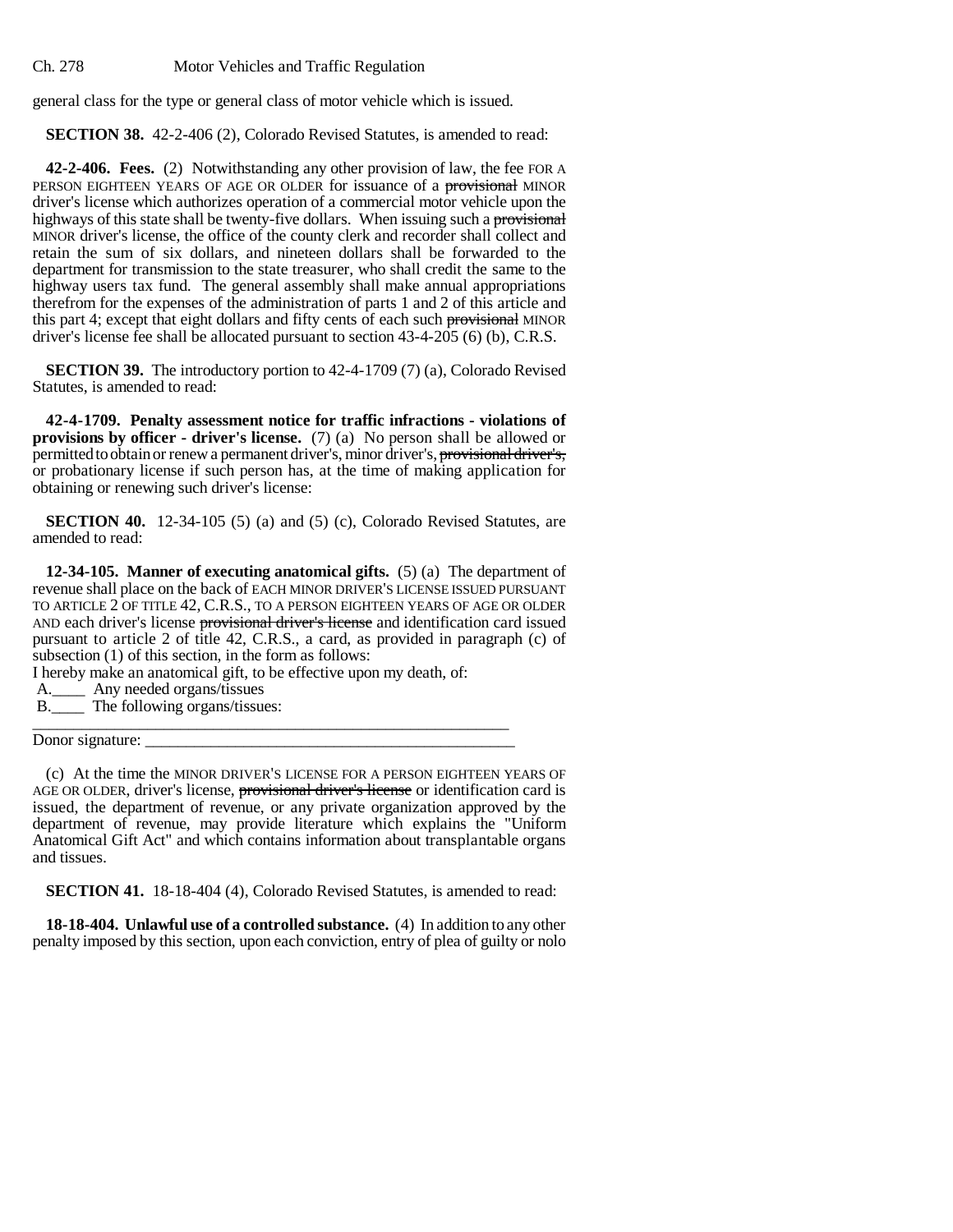contendere, or receipt of a deferred sentence for a nonfelony violation of this section or adjudication as a delinquent for an act that would constitute a nonfelony violation of this section if committed by an adult, any driver's permit OR minor driver's license or provisional driver's license held by the offender shall be revoked as provided in section 42-2-125, C.R.S.

**SECTION 42.** 18-18-405 (6), Colorado Revised Statutes, is amended to read:

**18-18-405. Unlawful distribution, manufacturing, dispensing, sale, or possession.** (6) In addition to any other penalty imposed by this section, upon each conviction, entry of plea of guilty or nolo contendere, or receipt of a deferred sentence for a nonfelony violation of this section or adjudication as a delinquent for an act that would constitute a nonfelony violation of this section if committed by an adult, any driver's permit OR minor driver's license or provisional driver's license held by the offender shall be revoked as provided in section 42-2-125, C.R.S.

**SECTION 43.** 18-18-406 (12), Colorado Revised Statutes, is amended to read:

**18-18-406. Offenses relating to marihuana and marihuana concentrate.** (12) In addition to any other penalty imposed by this section, upon each conviction, entry of plea of guilty or nolo contendere, or receipt of a deferred sentence for a nonfelony violation of this section or adjudication as a delinquent for an act that would constitute a nonfelony violation of this section if committed by an adult, any driver's permit OR minor driver's license or provisional driver's license held by the offender shall be revoked as provided in section 42-2-125, C.R.S.

**SECTION 44.** 43-5-502 (1) (a) (II), Colorado Revised Statutes, is amended to read:

**43-5-502. Motorcycle operator safety training program.** (1) (a) (II) Any resident of the state who holds a current valid Colorado driver's license, a provisional driver's license, a minor driver's license, or an instruction permit authorized by section 42-2-106, C.R.S., may enroll in a certified motorcycle operator safety training course.

**SECTION 45.** 24-72-204 (7) (b), Colorado Revised Statutes, as amended by section 1 of this bill, is amended BY THE ADDITION OF A NEW SUBPARAGRAPH to read:

**24-72-204. Allowance or denial of inspection - grounds - procedure - appeal.** (7) (b) Notwithstanding the provisions of paragraph (a) of this subsection (7), only upon obtaining a completed requestor release form under section 42-1-206 (1) (b), C.R.S., the department may allow inspection of the information referred to in paragraph (a) of this subsection (7) for the following uses:

(XV) THE FEDERALLY DESIGNATED ORGAN PROCUREMENT AGENCY MAY HAVE ACCESS TO DRIVER'S LICENSE INFORMATION RELATED TO AN ORGAN OR TISSUE DONATION.

**SECTION 46.** 39-26-123 (2) (a) (I) (A), Colorado Revised Statutes, is amended to read: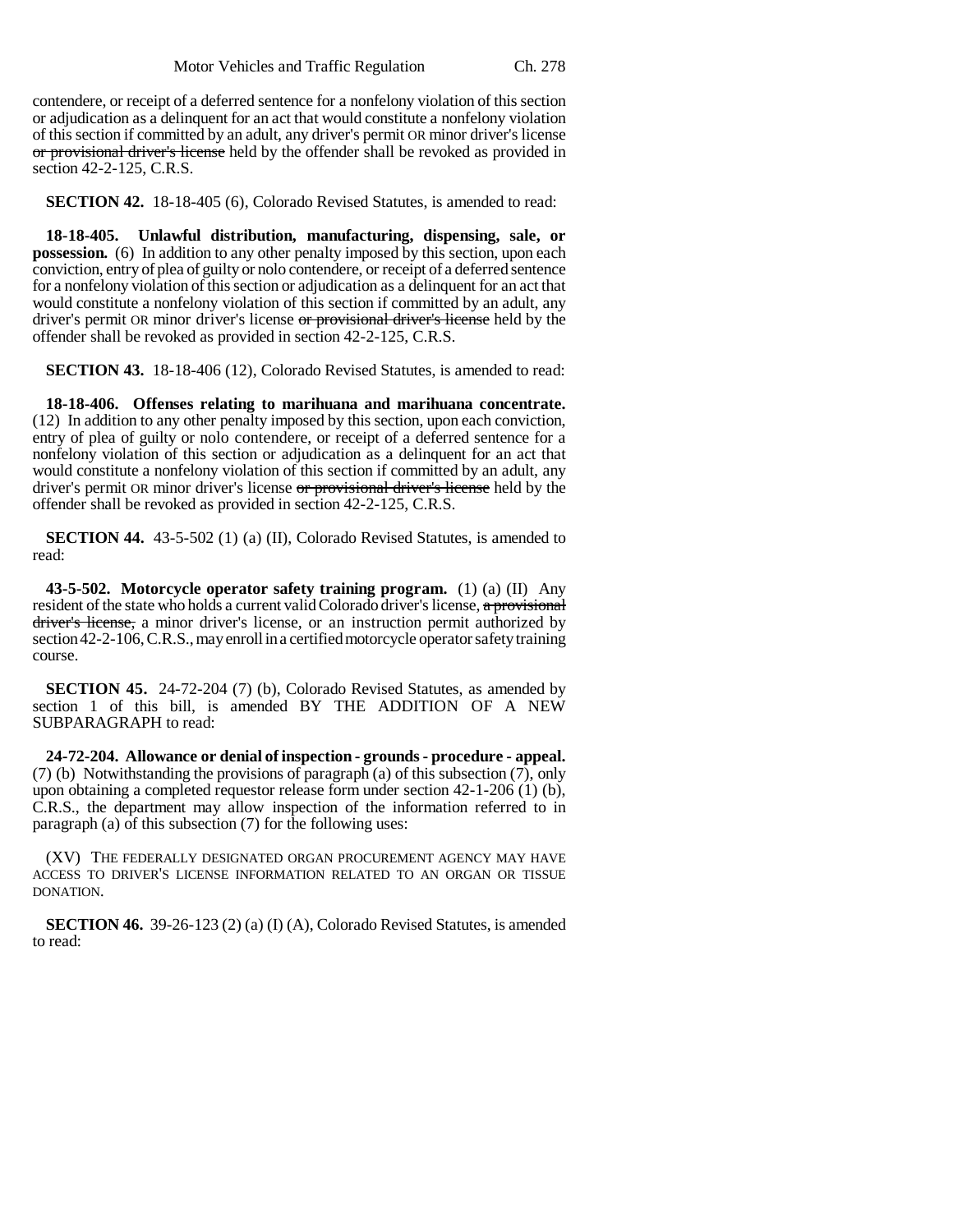**39-26-123. Receipts - disposition.** (2) (a) (I) (A) Eighty-five percent of all receipts collected under the provisions of this article shall be credited to the old age pension fund. For the fiscal year commencing July 1, 1997, and for each fiscal year thereafter, the remaining fifteen percent shall be allocated between and credited to the general fund and the highway users tax fund, as a portion of the sales and use taxes attributable to sales or use of vehicles and related items, as follows: Ten percent of net revenue from sales and use tax to the highway users tax fund and five percent thereof to the general fund; EXCEPT THAT, FOR THE STATE FISCAL YEAR 2001-2002, THE AMOUNT OF THE NET REVENUE ALLOCATED TO THE HIGHWAY USERS TAX FUND SHALL BE INCREASED AND THE AMOUNT ALLOCATED TO THE GENERAL FUND SHALL BE DECREASED BY THE AMOUNT OF SIXTY-SEVEN THOUSAND DOLLARS.

**SECTION 47.** 43-4-205 (6.5) (a), Colorado Revised Statutes, is amended, and the said 43-4-205 (6.5) is further amended BY THE ADDITION OF A NEW PARAGRAPH, to read:

**43-4-205. Allocation of fund.** (6.5) (a) EXCEPT AS PROVIDED IN PARAGRAPH (c) OF THIS SUBSECTION (6.5), the revenues credited to the highway users tax fund pursuant to section 39-26-123 (2), C.R.S., shall be paid to the state highway fund for allocation to the department of transportation and shall be expended as provided in section 43-4-206 (2).

(c) FOR THE STATE FISCAL YEAR 2001-2002, OF THE REVENUES CREDITED TO THE HIGHWAY USERS TAX FUND BY THE STATE TREASURER PURSUANT TO SECTION 39-26-123 (2), C.R.S., SIXTY-SEVEN THOUSAND DOLLARS SHALL BE ALLOCATED AS FOLLOWS:

(I) SIXTY-FIVE PERCENT OF SUCH REVENUE SHALL BE PAID TO THE STATE HIGHWAY FUND AND SHALL BE EXPENDED AS PROVIDED IN SECTION 43-4-206;

(II) TWENTY-SIX PERCENT OF SUCH REVENUE SHALL BE PAID TO THE COUNTY TREASURERS OF THE RESPECTIVE COUNTIES, SUBJECT TO ANNUAL APPROPRIATION BY THE GENERAL ASSEMBLY, AND SHALL BE ALLOCATED AND EXPENDED AS PROVIDED IN SECTION 43-4-207; AND

(III) NINE PERCENT OF SUCH REVENUE SHALL BE PAID TO THE CITIES AND INCORPORATED TOWNS, SUBJECT TO ANNUAL APPROPRIATION BY THE GENERAL ASSEMBLY, AND SHALL BE ALLOCATED AND EXPENDED AS PROVIDED IN SECTION 43-4-208 (2) AND (6).

**SECTION 48.** 42-3-121 (3), Colorado Revised Statutes, is amended to read:

**42-3-121. Parking privileges for persons with disabilities - applicability.** (3) The department shall issue temporary distinguishing license permits and a temporary identifying placard to any person who is temporarily a person with a disability upon presentation to the motor vehicle division of a written statement, verified by a physician licensed to practice medicine in this state or practicing medicine pursuant to section 12-36-106 (3) (i), C.R.S., that such person temporarily meets the definition of a person with a disability. THE DEPARTMENT SHALL ISSUE SUCH PERMITS AND PLACARDS TO A QUALIFYING PERSON WHO IS A RESIDENT OF ANOTHER STATE WHO BECOMES DISABLED WHILE IN THIS STATE. Such permits and